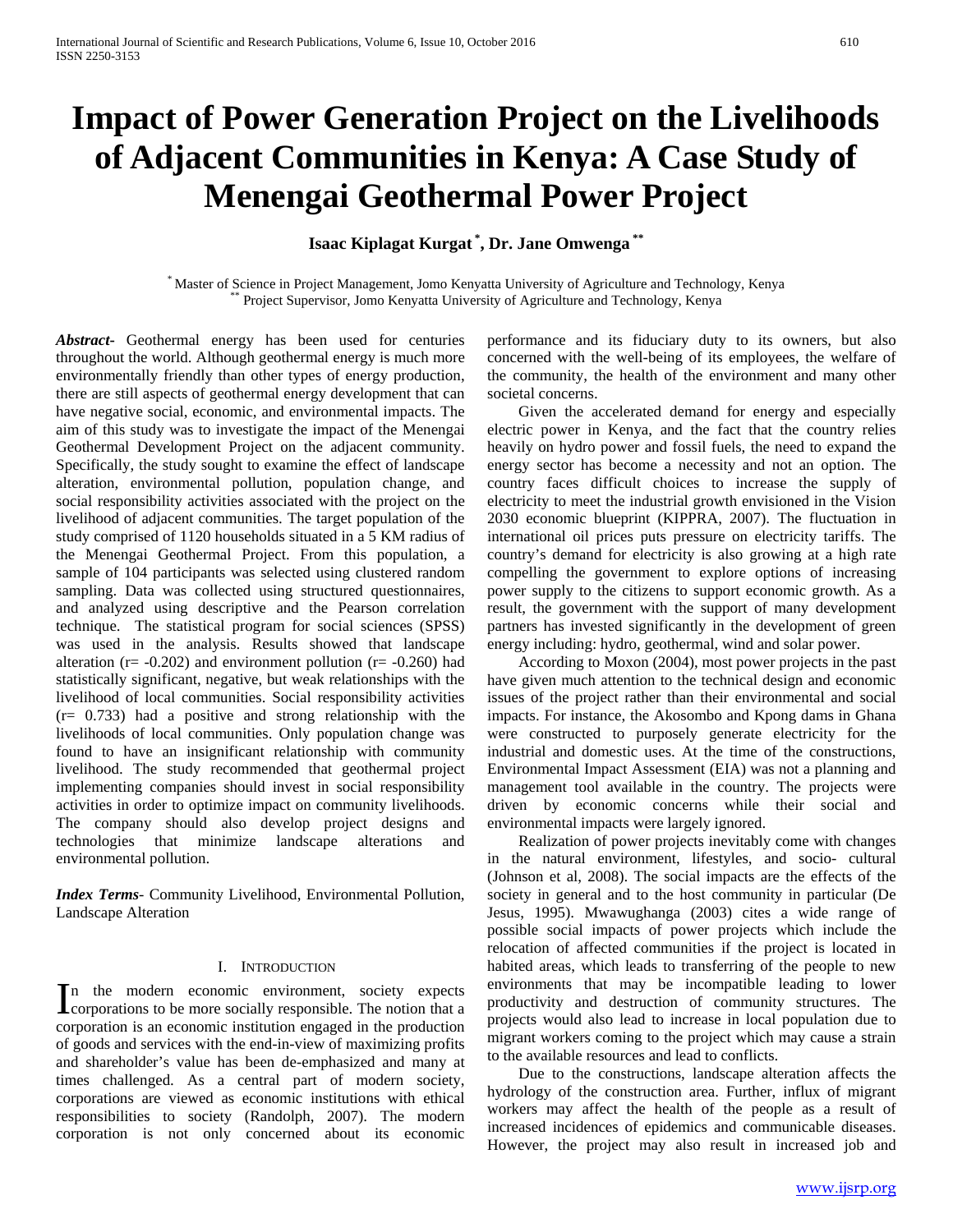business opportunities thus making use of the local skills, improving the incomes and improving the living standards of the people (Mwawughanga, 2003). According to Agbemabiese and Byrne (2005), in order to make power projects sound and sustainable energy alternative, increased attention need to be paid to the environmental and social issues when they are built with respect to achieving efficiency in project planning and management.

 Geothermal energy is a source of electricity generation worldwide. Currently, geothermal powersupplies energy needs in more than 24 countries and most of the energy needs in Iceland (Glassley, 2010). TheUnited States is the world's largest producer of geothermal energy, with a current capacity of 3,093megawatts (MW). The largest geothermal development in the world is located at the Geysers north of San Francisco, in Sonoma County, California. Geothermal power is considered a cost effective, reliable,sustainable, and an environmentally friendly alternative to fossil fuels. Because of its dependence onareas of heat transfer that are accessible from the earth surface, geothermal plants have usually been located in the vicinity of tectonic plate boundaries (Matek, 2014)

 The Kenya government has commenced the process of realizing 5000 MW of geothermal energy over the next 20 years (Ngugi, 2012), which is envisioned to be the world's largest geothermal power production. Currently, projects whose total capacity exceeds 800 MW are under implementation and an additional 800 MW projects are scheduled to commence in the next five years. It is estimated that the development of the 5000 MW will cost about 18 billion US dollars. The Geothermal Development Company Limited (GDC), a special government vehicle was formed to spearhead exploration and development of geothermal resource in the country. GDC is partly facilitated by the Government of Kenya to meet its mandate and raises the other part of the required resources through credits, external financing and, in future, through steam sales revenues.

 Geothermal energy has been used for centuries throughout the world. Recently, because of a push to diversify forms of energy away from fossil fuels, geothermal energy has been researched and utilized to great effect (Berrizbeitia, 2014). Although geothermal energy is much more environmentally friendly than other types of energy production, there are still aspects of geothermal energy development that can have negative social, economic, and environmental impacts. Some of the negative impacts include loss of vegetation, changes in riverine flow patterns and regimes, involuntary resettlement, health problems, loss of cultural values, marginalization of local people, inundating of valuable agricultural land, drought and severe reduction of flow downstream (Tortajada, 2001). The Menengai Geothermal power project is one of the largest geothermal power projects that are currently under implementation in the country. According to the African Development Bank (2013), the project covers an area of  $88$  KM<sup>2</sup>, which was previously used by adjacent communities as agricultural land, livestock grazing land, source of water for domestic use, and tourism attraction. The project has introduced massive civil works in the area, as well as, influx of workers from other regions. Despite its magnitude and existence for over five years, its impact on the livelihood of the adjacent communities has not been established. This study, therefore, sought to analyze how the Menengai Geothermal

Power Project has affected the livelihoods of resident communities.

 The broad objective of the study was to analyze the impact of Menengai Geothermal Power Project on the livelihoods of adjacent communities. The specific objectives of the study were: to assess the relationship between landscape alteration and the livelihood of communities surrounding the Menengai Geothermal Power Project, to establish the relationship between environmental pollution and the livelihoods of communities around the Menengai Geothermal Power Project, to determine the relationship between population change and the livelihood of communities around the Menengai Geothermal Power Project and to establish the relationship between social responsibility activities and the livelihood of communities around the Menengai Geothermal Power Project.

## II. LITERATURE REVIEW

## **2.1 Landscape Alteration and Livelihood of Communities**

 Geothermal plants require relatively little land in comparison to nuclear or coal plants and they do not require the damming of rivers or tunnels, open pits or oil spills. They are clean because they neither burn fossil fuels nor produce nuclear waste, and can be sited in farmland and forests and share land with cattle and local wildlife (Noorollahi, 2005). But, geothermal energy must be utilized relatively close to its resource in order to reduce heat and pressure losses and disruption to the landscape. The exploitation can change the landscape and land use because of the required land for drill pads, access roads, steam lines and transmission lines in addition to the power plant (Hunt, 2001).

 In many places, the development of geothermal projects has become controversial, mainly because many of the geothermal prospects are within protected zones such as national parks or natural reserves. Withdrawal of reservoir fluid through drill holes can lead to a pressure decline in the reservoir and may cause hot springs to dry up. Reservoir depressurization may also enhance boiling at shallow depths and in this way enhance fumarolic activity. It is difficult to predict these changes before production (Noorollahi, 2005).

 Landscape alterations include use of land, changes to landscape and to natural features. Land surface is needed during the different life cycle stages of a geothermal power plant, and this may be temporal mainly during construction, reclamation or permanent mainly during operation (Rybach, 2005). Geothermal energy production is focused at the resource below the subsurface and, thus, the manipulation, alteration and depletion of the geothermal reservoir is associated with the use of underground resources. Equivalent to the assessment of fossil fuel or open pit mining, however, this is not considered a critical environmental issue. However, studies show that the land alterations affect the surrounding communities significantly.

 According to Bayer et al., (2013) a general assessment of social impacts in geothermal projects is hardly possible. However, geothermal energy production often is concentrated in regions with extraordinary landscapes, which are touristic attractions with mud pools, geysers, fumaroles and steaming ground, and are often remote and pristine (DeJesus, 1995). By extinction of geothermal surface features, and industrial development in such regions, there is a high risk that land of high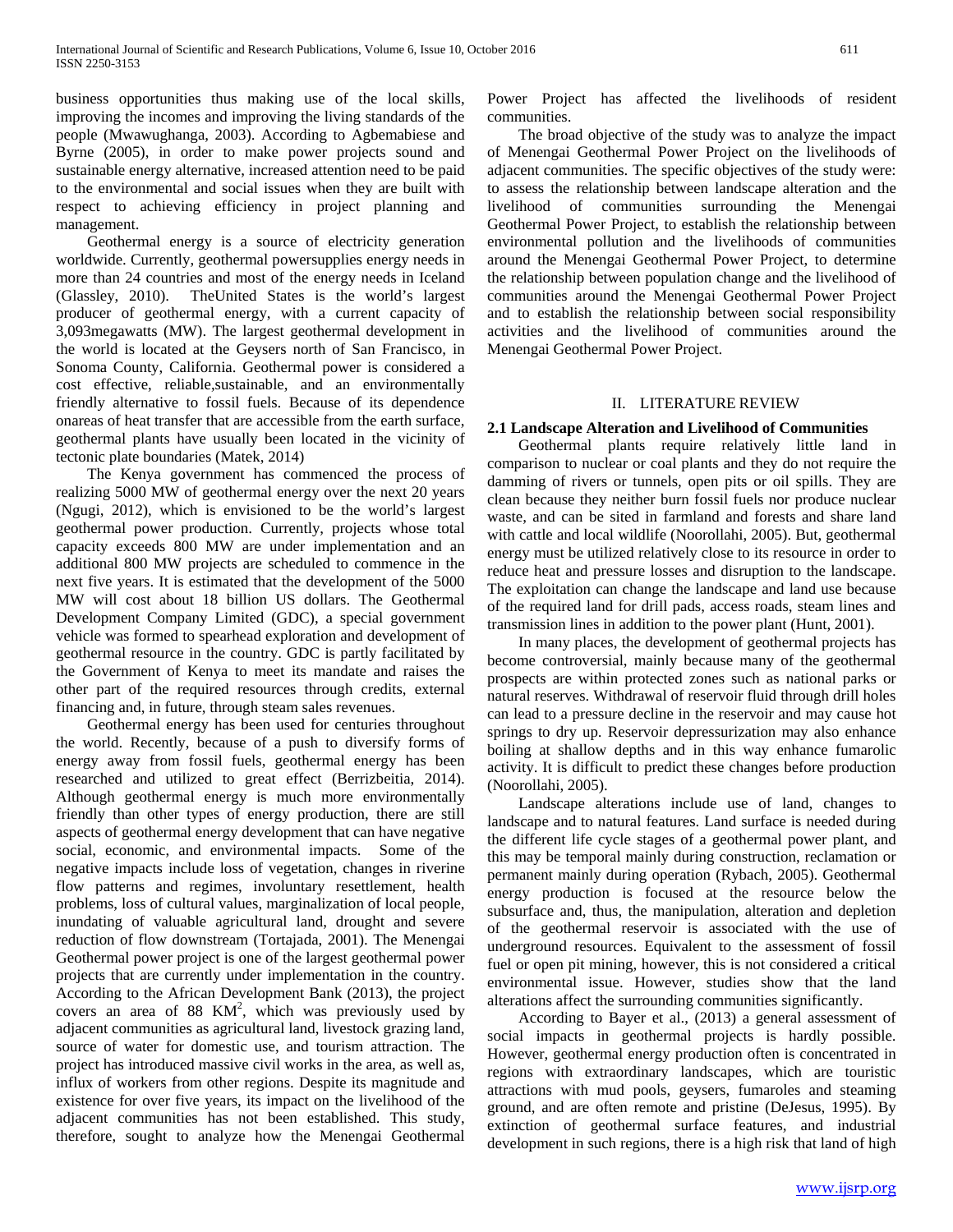social value is lost. This includes the prominent role of such landscapes and geothermal features for indigenous people, ethnic, religious and social groups that have traditional ties to the land, such as in New Zealand (Fukutina, 2012)

 Investigations into the socio-economic and environmental impact of geothermal energy on the rural poor in Kenya focusing on Olkaria geothermal energy revealed that the landscape alteration during implementation of the project had a far reaching effect to the surrounding communities (Mariita, 2002). To a large extent, the severity of drought depends upon the level of resources exploitation in the area. The report established that, soil erosion was generally severe unless the land is carefully managed. This had a negative impact on the Maasai communities living in the area whose main source of livelihood was pastoralist.

## **2.2 Impact of Environmental Pollution on Community Livelihood**

 Proponents of geothermal power development claim a number of benefits in support of their projects. First, they insist that geothermal power generation is 'clean', that is, it has fewer environmental consequences than other sources of power generation (Rosenberg, Bodaly and Usher, 1995). In an imperfect world, geothermal power is a form of energy which has the fewest imperfections of all. It is virtually non-polluting. Contrary to these sentiments, Rosenberg (1995) argues that large scale geothermal development produces a broad range of environmental impacts. Chief among these impacts are landscape destruction, contamination of food webs by mercury, and possibly the evolution of greenhouse gases.

 The extent to which geothermal exploitation affects the environment is proportional to the scale of its exploitation (Dickson &Fanell, 2005). In general, the environmental effect is more significant in plants with geothermal direct-use applications and potentially greater in the case of conventional back-pressure or condensing power-plants. This is particularly relevant in regards to air quality. Although geothermal power plants are environmentally active because of their renewable energy status, they pose an environmental threat because of hydrogen sulphide gas that is contained in most geothermal steam sources. If not correctly disposed, this gas can cause health and safety problems. Although the consequences of air quality pollution may be high, the probability of such events is considered low for which it is deemed an acceptable risk (Peralta, et al., 2013).

 An analysis of the Argonne National Laboratory concluded that geothermal waters pose a large potential risk to water quality, if released into the environment, due to high concentrations of toxics including antimony, arsenic, lead, and mercury, but that the risk of release can be virtually eliminated through proper design and engineering controls (Clark, Harto, Sullivan & Wang, 2011). Nonetheless, the release of toxic substances, especially hydrogen sulfide remains of concern. Geothermal adversely affects communities where wastes are not properly managed as geothermal process waters are offensive smelling from hydrogen sulfide and contaminated with ammonia, mercury, radon, arsenic and boron. Geothermal fluids can be processed in a completely closed-loop system and then re injected, mitigating these problems.

 Noise emissions are most critical during exploration and well drilling. Since the installation of wells is often not finished when geo fluid production starts, and during operation new ones are continuously drilled to increase or maintain production level, for injection, temporal noise problems are potentially present during the entire life cycle of a plant (Vezmar, Spajic, Topic &Sljivac, 2014). Geothermal development projects are also associated with increased risk of seismic events, land subsidence or lifting, which may also be seen as a threat to local biodiversity (Berrizbeita, 2014). Higher noise levels are also found closer to geothermal projects, as a result of vehicular movements. Rodriguez and Arevalo (2007) also found well pads, power plants, access roads, and pipelines associated with geothermal development impeded the natural flow of rainwater causing disturbances such as flooding among local communities.

 Other concerns raised regarding the impact of geothermal project on the environment include the increasing dust levels and smells the project could bring if it expands towards their homesteads, a rise in respiratory diseases (asthma), eye problems, colds and flu's, displacement/ resettlement from their present homes, the reduction in land size(s) as the project expands (Bw'Obuya, 2002). Pipes that carry steam from wells to power production stations can also pose significant threat to wildlife. Further the reduction in grazing land for their wildlife can also be viewed a negative environmental impact of geothermal development project, Vezmar, Spajic, Topic and Sljivac (2014) noted that in most cases, geothermal wells, power plants, and power grids take up valuable space that was previous used as grazing land for wildlife and livestock for local communities.

## **2.3 Population Changes in Adjacent Communities**

 Mega infrastructure projects lead to drastic changes in the population of adjacent communities. This was evident in Rossour and Malan (2007) study where it was found that the Berg River Dam project led to massive in-migration that changed the demographic and cultural scape of adjacent communities. Barrantes (2006) while focusing on the socio-economic consequences of geothermal development in less developed regions of Las Pailas, argued that public acceptance of the project and integration of new workers in the existing indigenous social community could presents a potential social impact. Evidence of population changes among communities surrounding the OlKaria Geothermal Project was also found in Bw'Obuya's (2002) study where it was revealed that only 1.4% of the work force at Olkaria East was from the local community.

 In their study of the social economic impacts of the Olkaria Geothermal exploitation on the adjacent Maasai Communities, Mariita (2002) found that the project had led to a reduction in family size due to the gradual decrease in land sizes. Further, there was an increase in miscarriages or children being born with deformities or retardation as the project expended harmful pollutants in addition to erosion of their cultural values by outsiders. Some residents cited displacement or resettlement from their present homes. Influx of new population into the construction sites on the other hand had some positive impacts. The study revealed that the greatest benefits were the mushrooming of shopping centres, water and sale of souvenirs to tourists at the cultural centre. This resulted in increased income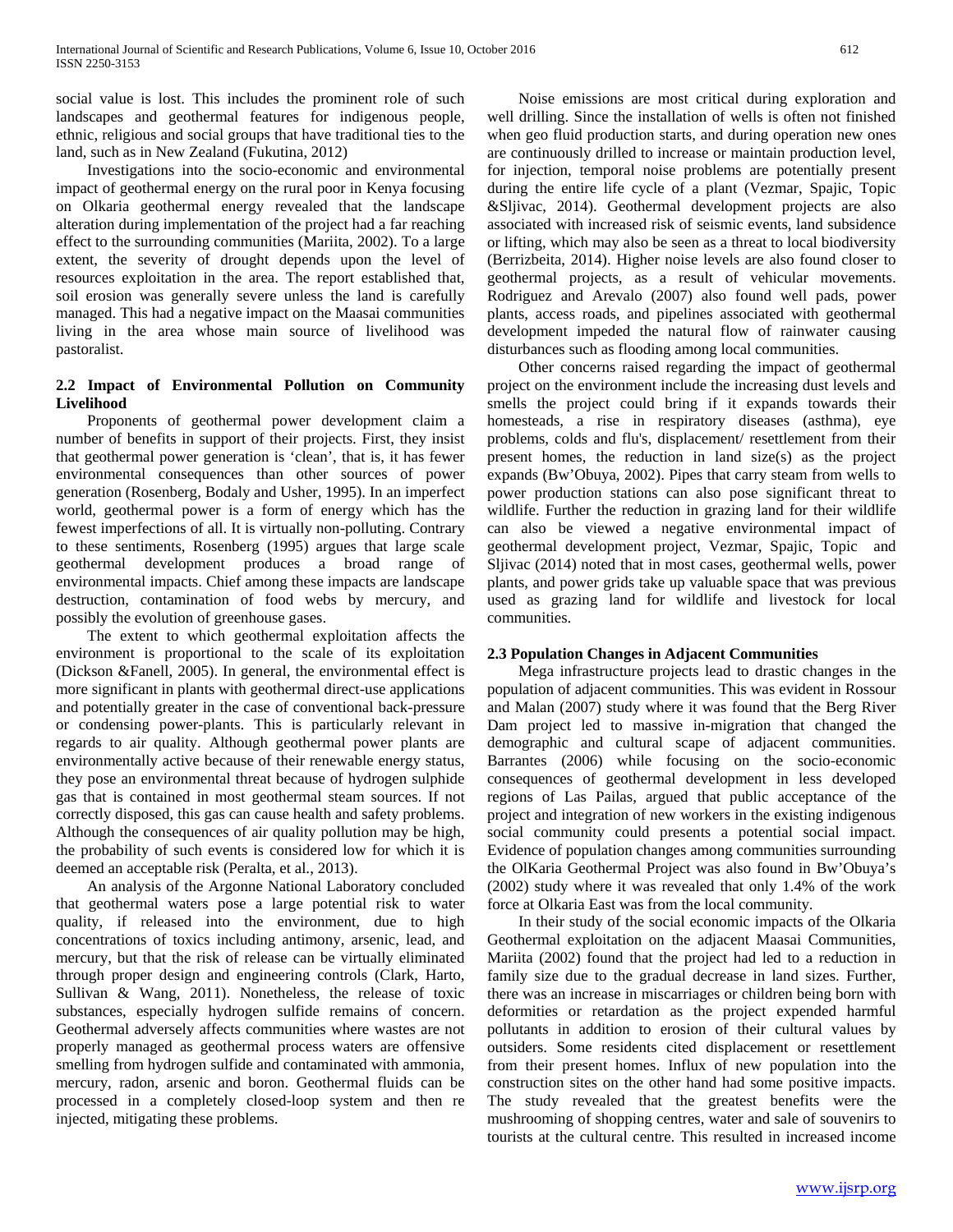levels and subsequent rise in living standards and quality of life of residents. In addition, the employees of the geothermal plant provided market for sale of animal products.

 In their study to establish the impact of a geothermal power plant on a poor rural community in the Olkaria geothermal power plant in Naivasha,Bw'Obuya (2002) sought opinions from five families who used to stay in the area before the projects and revealed several impacts of the projects on their social economic lives. The families revealed that they were simply asked to move without any compensation and barred from grazing within the game park. However, they appreciated the permission to use some of KenGen facilities such as transport, schools, and shops. They were especially grateful to KenGen for providing them with piped water, which reduced cases of water borne diseases like cholera and typhoid. Some claimed that bathing in the KenGen effluent waters has assisted them in managing some skin ailments. Most of them said that the noise or gas emissions did not discomfort them in any way. Neither as far as they know have any of their animals been hurt by the project facilities.

 Another study conducted by Anon (2013), in Romania, to determine the community perceptions on mining in relation to the level of involvement revealed that mining companies actively involved in community life and acted as part of the community. Further, they liaised with the local people on a very frequent basis, with communication and consultation being more frequent than was observed across the other sites discussed in different countries. As a result, the RoşiaMontană community had by far the highest level of people considering themselves to be sufficiently engaged by the mining company. Similarly, RoşiaMontană also had the highest level of people rating the mining company as improving in how they met public expectations. Additionally, 96 % of respondents felt positive about mining in general. This may reflect the importance people place on mining to their overall identity/heritage/traditions, where all the people responding considered it important and also the high level of community involvement in the mining.

 Local communities, governments, and local organizations have increased awareness of the effect of large scale industrial activity in their environments. The expectation is that there will be a complete disclosure of all the potential impact of the industrial activity. Because of the large number of variables involved in an operation such as geothermal energy extraction, consideration of all the possible consequences of the activity may not be possible which may lead to community opposition to geothermal energy projects. In particularly sensitive areas, the development of geothermal sources may not be feasible. For example, there is an ongoing debate whether the development of geothermal energy is even an option in Wildlife Conservation areas in Kenya, in spite of the immense social needs of the community that would be addressed by such industrial activity (Oduor, 2010). In addition, there is an increasing conflict of interest between the growth of the tourism industry, population growth and resort community development with their high demands for water and the needs of the geothermal plant. This applies specifically to the Long Valley Caldera Geothermal Area.

 In Bali, Indonesia, geothermal development is limited due to severe religious, cultural, as well as, environmental concerns by the public. Currently, for example, the Balinese community, religious leaders, and the local government do not accept a

planned 163 MW plant at Bedugul in Bali (Rybach&Mongillo, 2006). Some followers of traditional Hawaiian religious practices were convinced that geothermal power is harmful. Whereas many natural beauties in nature parks and other protected areas can be excluded from geothermal development, thermal springs (mainly their flow-rate) are often influenced by nearby geothermal fluid production wells. Frequently, the effects become visible only after a certain time (Fukutina, 2012). Largescale hydro-geological effects from geothermal power generation may mitigate the productivity of hot springs, and thus it competes with the tourist sector.

## **2.4 Corporate Social Responsibility Programs and Community's Livelihood**

 Corporate Social Responsibilities (CSR) are strategies put in place by corporations or firms to conduct their business in a way that is ethical and society friendly beyond the legal requirement (Schieng, 2009). CSR can involve a range of activities such as working in partnership with local communities, socially sensitive investment, developing relationships with employees, customers and their families, and involving in activities for environmental conservation and sustainability. CSR activities require engagement with internal and external stakeholders, it enables enterprises to better anticipate and take advantage of fast changing societal expectations and operating conditions (European Commission, 2011). Social responsibility enterprises can build long-term employee, consumer and citizen trust as a basis for sustainable business models.

 The concept of social responsibility is also gaining popularity in the project management field. Schieng (2009) noted that many project managers were using social responsibility initiatives as strategies for increasing the reputation of their projects thereby reducing risks related to disputes. Most social responsibility programs focus on sharing the economic benefits of projects with local communities. Mwangi (2010) pointed out that, negative social impacts of geothermal development can be minimized with the involvement of local communities through effective corporate social responsibility policies. According to KenGen (2010) the company used social responsibility programs in adding value to the communities living around its area of operation. The overall goal of the company was to build and nurture relationships with the communities and stakeholders.

 In a study to evaluate the social aspects of geothermal development in Olkaria Geothermal project, in Kenya, Gachau (2011) found that some of the corporate social responsibility projects engaged by the Kengen Company at the Olkaria geothermal station include: educational support through secondary and university scholarships, water provision to the communities for domestic and livestock use, and promotion of social afforestation. The company also provided transport to schools for educational tours and participation in education days and dancing competitions, and to the local community for shopping and visiting medical facilities. These CSR activities affected community livelihoods by enabling access to education, sanitation and health facilities in addition to enhancing movement in and out of the villages.

 In another study, Rodriguez and Arevalo (2007) found that the LaGeo Geothermal Development Project in El Salvador provided deeper solutions to health and education needs of local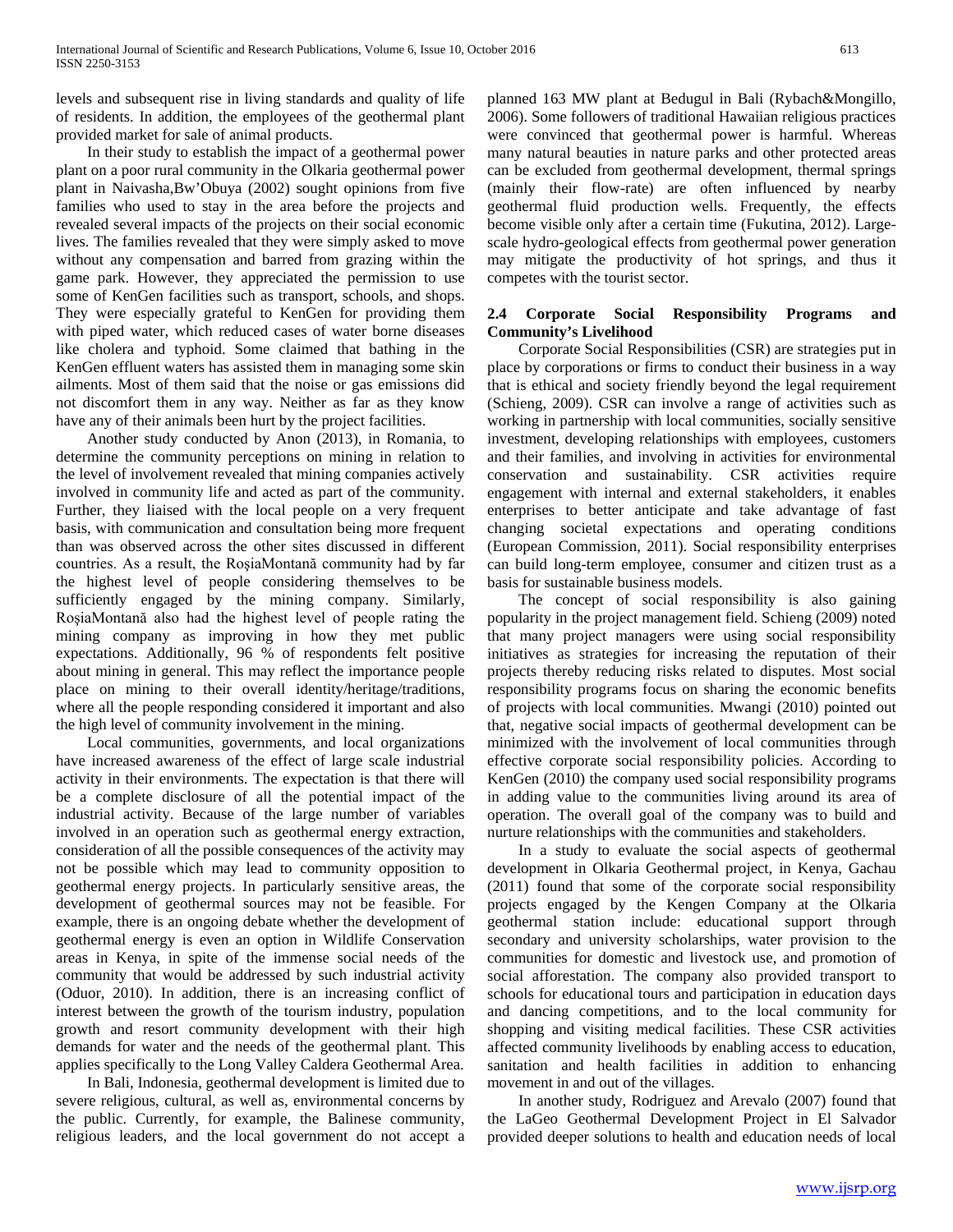communities. The project managers also worked together with local communities to initiate self-sustaining programs such as allowing communities to plant and harvest non-subsistence level crops such as bananas on project land. The condensate run-off water from the power plant could be used for irrigation purposes. In his study, Mariita (2012) recommended policy and institutional measures that would see the Maasai Communities living around the Olkaria Geothermal Project enjoy a wide range of socio-economic benefits. These measures include the installation of a formal Environmental Management System (EMS), involving communities in making decisions that may have adverse impact on them, and involving communities actively in planning and implementation of CSR activities.

## **2.5 Impact on Livelihood**

 Geothermal exploitation has been found to have a mixed impact on the livelihood on the communities surrounding. The provision of energy to remote areas, and creation of job opportunities are the positive effects. Local communities, however, typically have only a marginal direct employment benefit, since mostly specialized people are needed for exploration, drilling and plant operation (Mariita, 2012). Instead, retail trade, health care and social assistance, accommodation and food services sectors often provide potential new sources of jobs for local communities (Rybach, 2006). Barrantes (2006) while focusing on the socio-economic consequences, consequences of geothermal development in less developed regions of Las Pailas geothermal argued that public acceptance of the project and integration of new workers in the existing indigenous social community could presents a potential social impact.

#### **2.6Critique of Existing Literature and Research Gaps**

 Although researchers have undertaken rigorous efforts for environment impact assessment on power projects, the geographic scope of the studies has been limited. The regionspecific studies have yielded mixed results. On one hand, they may confirm the need for region-specific policy design. On the other hand, the existing studies do not provide external validity for regions with new projects being undertaken. Notably, many more studies have been conducted in the western world than in Africa. This could suggest that the western countries pay more attention to impacts the power projects bring economically, socially and environmentally, and accordingly, have undertaken more efforts in mitigating the negative issues. In addition, most studies are conducted on the basis of single period data. Panel data analyses are limited, thus the findings from previous analysis in certain regions may not be valid to the other regions.

Various studies have been advanced which acknowledge the social impact of geothermal development projects in various parts of the world. Dickson &Fanell, (2005) and Fukutina, (2012) outline the importance of community involvement and consideration in enhancing success of geothermal projects and so was (Anon, 2013). However, majority of the studies sought to document the eminent or potential impacts. Mwangi (2010) pointed out that; socioeconomic impacts in geothermal development were eminent affecting on the Maasai culture and way of life in Olkaria also supported by (Mariita, 2002). However, the studies failed to explicitly bring out how the project social impacts translated to the livelihoods of families

living around in the long term. Similarly, the KenGen (2010) report on the social responsibility programs at Olkaria focused on the immediate outcomes of the CSR programmes. The balance between the negative and the positive long term effects were overlooked. The extent to which geothermal exploitation affects the environment is proportional to the scale of its exploitation. However, no comprehensive study has been done to relate the geothermal projects social impacts and the long term effects on the livelihood of the communities where these projects are located.

#### III. RESEARCH METHODOLOGY

 This research adopted a descriptive research design and case study approach by selecting the Menengai Geothermal Power Project. Descriptive design refers to a set of methods and procedures that describe variables. Descriptive studies portray the variables by answering who, what and how (Babbie, 2002). The case study approach was preferred because it allows an indepth study rather than breadth. In addition, it placed more emphasis on the full analysis of one restricted study area or set of conditions with respect to interrelations and distinctions that make the case unique in character. In this study, the design allowed an in depth enquiry on the effects of Geothermal Power project to the livelihoods of the adjacent communities. Case study techniques are of immense value in taking decisions regarding several management problems case (Schilder, 2001).

 The study population comprises the entire group of individuals, objects, items cases, articles or things with common attributes or characteristics existing in space at a particular point of time (Majumdar, 2005). According to a feasibility study conducted by the African Development Bank (2011), there are 1120 households in the areas surrounding the Menengai Geothermal Field spanning across two Sub Counties: Bahati and Rongai. The study sought information from households around the project site. These are the persons who are directly affected by the project activities; therefore, can give insights on the extent to which the project affects their livelihoods. The target population will therefore be 1120 households living around the Menengai Geothermal Project.

 The sampling frame was constructed by considering households surrounding Menengai Geothermal project. This was done with the help of the local leaders in the two sub counties including the area chiefs, assistant chiefs, and village elders.From the target population, the researcher applied a sample calculation formula by Nassiuma (2000) to determine the number of households to be considered in the study.

 $n = (Nc_v^{2}) / (c_v^{2} + (N-1) e^{2})$ Where n= Sample size N= Population  $C_v$ = Coefficient of variation (0.5) e= Tolerance at desired level of confidence (0.05)

 The formula determined that 104 households were desirable and would produce meaningful data about the population.The 104 households were selected using the clustered random sampling technique. Clustered random sampling is a technique which entails dividing the population into groups of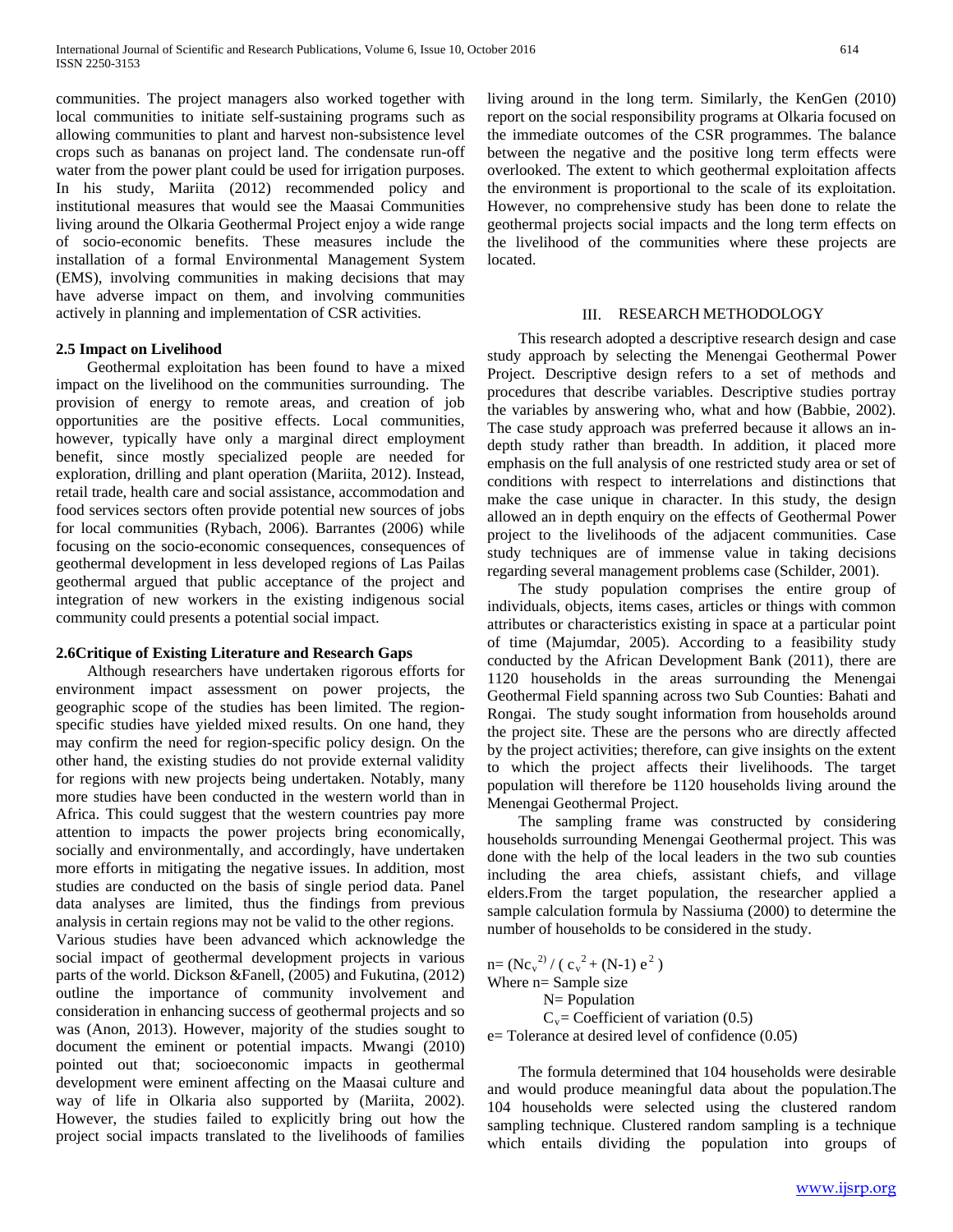heterogeneous characteristics, and then selecting participants from each group randomly. This type of sampling was chosen owing to the fact the target population is spread between two sub counties. In this study, the two sub-Counties (Rongai and Bahati), were treated as clusters and 52 household selected from each using random sample methods.

 The study made use of primary data. To assist the researcher to gather the primary data, a structured questionnaire that accommodated all the critical aspects of study was designed. The structured format allowed the inclusion of closed-ended question items, which were essential in limiting response details while facilitating timely statistical analysis. The questionnaires were administered by the researcher to the respondents on a pick and drop basis so as to limit interference and also ensure privacy. The drop and pick method was used to collect primary data.

 Prior to the main study, a pilot study was conducted with 30 respondents from the sample size. This process helped to refine the questionnaire, enhance its legibility and minimize the chances of misinterpretation. An item analysis was done on the questionnaire to establish whether the objectives and items measure actually what the study intends. A content validity test was then done by computing the validity index basing on four (4) point scale of relevant, quite relevant, somewhat relevant, and not relevant. The proportion of relevant and quite relevant was computed from three experts. All the proportions were above 0.5 indicating that the questions were relevant to the study. To improve on reliability in this study, piloting of the questionnaires was done among 10 selected households adjacent to the Menengai Geothermal Project. These members were then not allowed to participate in the actual study to avoid contamination of the study sample. The pilot questionnaires were analyzed for reliability using the Cronbach's reliability test. The judgment on reliability of tools was based on FraenkelandWallen (2000) guidelines which state that an alpha value of 0.7 infers that the tools are adequate and can be adopted for the study without amendments. Questions in each study variable gave a Cronbach alpha value that is greater 0.7; hence, they were all adopted for the study.

 This section outlines the methodologies that were employed in analysis of data. Kothari (2004) defines data analysis as the process of computation of certain indices or measures along with searching for patterns of the relationship that exist among the data group. The study used SPSS software to facilitate empirical analysis of data.

 Data collected from the field was compiled, sorted, and coded into a coding sheet and analyzed using a computerized data analysis package known as SPSS 21.0. Data analysis was done to generate a view of how the objectives were to be achieved. This was done using descriptive statistics, which saw the use of frequency distribution table, mean and standard deviation. In this study, inferential analysis was used to arrive at conclusion regarding the effect the geothermal project has on the livelihood of local communities. The Pearson correlation technique was used in the analysis.

 The mean, median, percentage, mode and standard deviation are the most commonly used descriptive statistics. The mean, percentages and standard deviation was used in this study to give a description of the data. A descriptive profile of the respondents was first done, followed by a presentation of the variables using descriptive statistics.

## IV. RESEARCH FINDINGS AND DISCUSSION

#### **4.1. Introduction**

 The goal of this study is to examine the impact of the Menengai Geothermal Project on the livelihoods of adjacent communities. Data related to this research issue was collected and analyzed. This chapter presents and discusses the research findings. The chapter is organized into several sections including the response rate, demographic characteristics of the sample, descriptive analysis, and inferential analysis.

#### **4.2 Response Rate**

 Out of the 104 questionnaires that were distributed, 96 were duly completed and returned to the researcher. This figure represents a response rate of 96.3% which according to Mugenda and Mugenda (2003) is sufficient to facilitate statistical analysis and minimize non-response bias.

**Table 4.1: Response Rate**

|              | <b>Frequency</b> | Percentage |
|--------------|------------------|------------|
| Response     | 96               | 96.3       |
| Non-Response | 8                | 3.7        |
| <b>Total</b> | 104              | 100        |

#### **4.3 Pilot Test Results**

 The reliability of an instrument refers to its ability to produce consistent and stable measurements. Bagozzi (1994) explains that reliability can be seen from two sides: reliability (the extent of accuracy) and unreliability (the extent of inaccuracy). The most common reliability coefficient is Cronbach's alpha which estimates internal consistency by determining how all items on a test relate to all other items and to the total test- internal coherence of data. The reliability is expressed as a coefficient between 0 and 1.00. The higher the coefficient, the more reliable is the test. The reliability of this instrument was evaluated through Cronbach Alpha which measures the internal consistency. Cronbach Alpha value is widely used to verify the reliability of the construct. The results are presented in Table 4.2.

**Table 4.2: Cronbachs Alpha Results**

| Variable                       | N of Items | Cronbach's<br>Alpha |
|--------------------------------|------------|---------------------|
| Landscape Alteration           |            | 0.727               |
| <b>Environmental Pollution</b> |            | 0.806               |
| <b>Population Change</b>       |            | 0.834               |
| Responsibility<br>Social       |            | 0.932               |
| Activities                     |            | 0.902               |
| Livelihood                     |            |                     |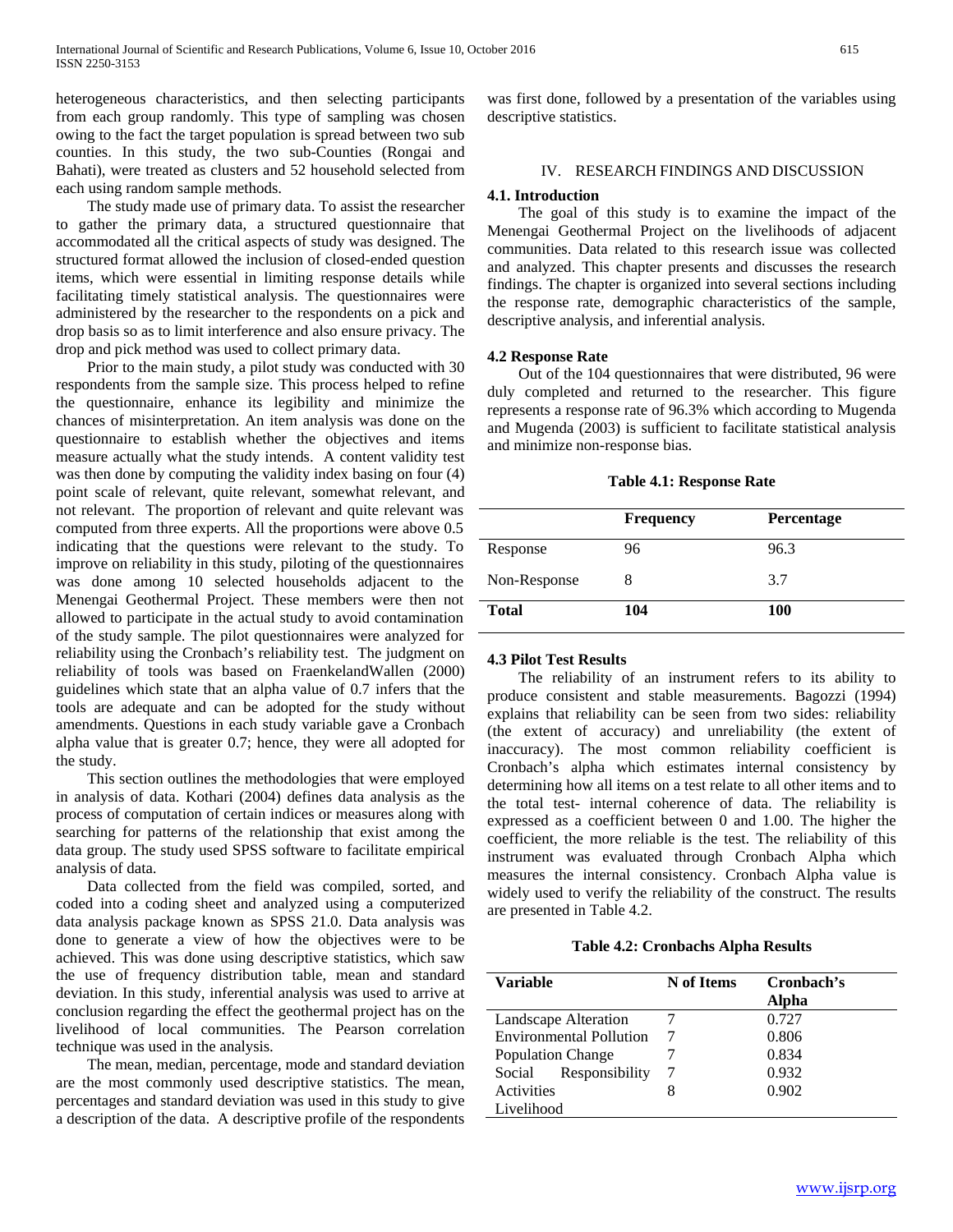The cronbach's alpha test for all the variables was over 0.7 which indicates that the study was reliable as per Kothari (2004).

## **4.4 Demographic Characteristics of the Sample**

 The researcher sought to establish the demographic characteristics of the terms as regards to gender, age, and education level. According to Sifers, Puddy, Warren, and Roberts (2002) analyzing the demographic traits of the sample helps the researchers and research consumers to determine whether the sample was a close representation of the study population; hence, it enables them to judge the generalization of the findings.

#### **4.4.1 Gender Distribution**

 As shown in Table 4.3, a majority of the respondents (64.6%) were male while 35.4% were female. This distribution match expectations as the study mainly targeted the heads of the 104 households to be the key informants. It is also consistent with data from Kenya National Bureau of Statistics (2013), which shows that seven out of ten households are headed by males.

#### **Table 4.3: Gender Distribution of Participants**

|              | <b>Frequency</b> | Percentage |
|--------------|------------------|------------|
| Male         | 62               | 64.6       |
| Female       | 34               | 35.4       |
| <b>Total</b> | 96               | <b>100</b> |

#### **4.4.2 Age Distribution**

 In terms of age, many participants (54.2%) fall in the 25 to 50 years age bracket, 37.5% were above 50 years, and 8.3% were below the age of 25 years. This finding is congruent with Otieno, Omiti, Nyanamba, and McCullough (2009) who found that the average age of household heads in peri-urban areas in Kenya is 43.33 years.

**Table 4.4: Age Distribution of Participants**

|                               | <b>Frequency</b> | <b>Percentage</b> |
|-------------------------------|------------------|-------------------|
| 25 8<br>than<br>Less<br>years |                  | 8.3               |
| 25-50 years                   | 52               | 54.2              |
| Above 50 years                | 36               | 37.5              |
| <b>Total</b>                  | 96               | 100               |

## **4.4.3 Education Distribution**

 A majority of the participants (36.5%) had secondary level education, 34.4% had college level education, 17.7% had university level education, 8.3 had primary level of education, and 3.1 had no formal education. The finding is also in line with the study by Otieno, Omiti, Nyanamba, and McCullough (2009) where it was found that 57.5% of household heads in peri-urban areas had secondary education and above.

**Frequency Percentage**

**Table 4.5: Education Distribution of Respondents**

| No<br>Formal     | -3 | 3.1  |
|------------------|----|------|
| Education        |    |      |
| Primary Level    | 8  | 8.3  |
| Secondary Level  | 35 | 36.5 |
| College Level    | 33 | 34.4 |
| University Level | 17 | 17.7 |
| <b>Total</b>     | 96 | 100  |

#### **4.5. Descriptive Analysis**

 Descriptive analysis focuses on summarizing the data so as to establish trends and patterns (Vaus, 2013). In this study, descriptive statistics were used to establish patterns regarding landscape alteration, environmental pollution, population changes, and social responsibility activities associated with the Menengai Geothermal Project, as well as, the livelihoods of adjacent communities.

## **4.5.1 Descriptive Analysis of Landscape Alterations**

 A significant way in which geothermal projects may affect livelihoods of adjacent communities is by altering an areas landscape. In order to determine the extent to which the Menengai Geothermal Projects has led to landscape alterations, participants were asked to respond to a set of statements on five point scale ranging from strongly disagree to strongly agree. The first statement was whether the Menengai Geothermal Project had led to alterations to the area's landscape. As shown in Table 4.6, the mean of responses to this statement was 3.20, which suggests that a majority of the participants were indifferent regarding whether the project had caused landscape alterations.

 The second statement was that the project had led to displacement of community members from their land. The mean response to this statement was 2.41, which suggest that a majority of the participants disagreed with the statement. This finding is consistent with the study by Noorollahi (2005) where it was found that many of the geothermal prospects are within protected zones such as national parks or natural reserves; hence, their exploitation rarely displaces local communities from the land. This is, indeed, the case in the Menengai Geothermal project situated in the Menengai Caldera, which is a protected zone.

 Regarding the statement that the Menengai project had led to destruction of scenery, the mean for the responses was 2.54, which suggest that a majority of participants were indifferent on this issue. This finding is different from DeJesus (1995) who found that geothermal energy production often is concentrated in regions with extraordinary landscapes, which are touristic attractions with mud pools, geysers, fumaroles and steaming ground, and are often remote and pristine. By extinction of geothermal surface features, and industrial development in such regions, there is a high risk that land of high tourist and scenic value is lost. However, the finding is consistent with Bayer et al., (2013) who found that a general assessment of social impacts in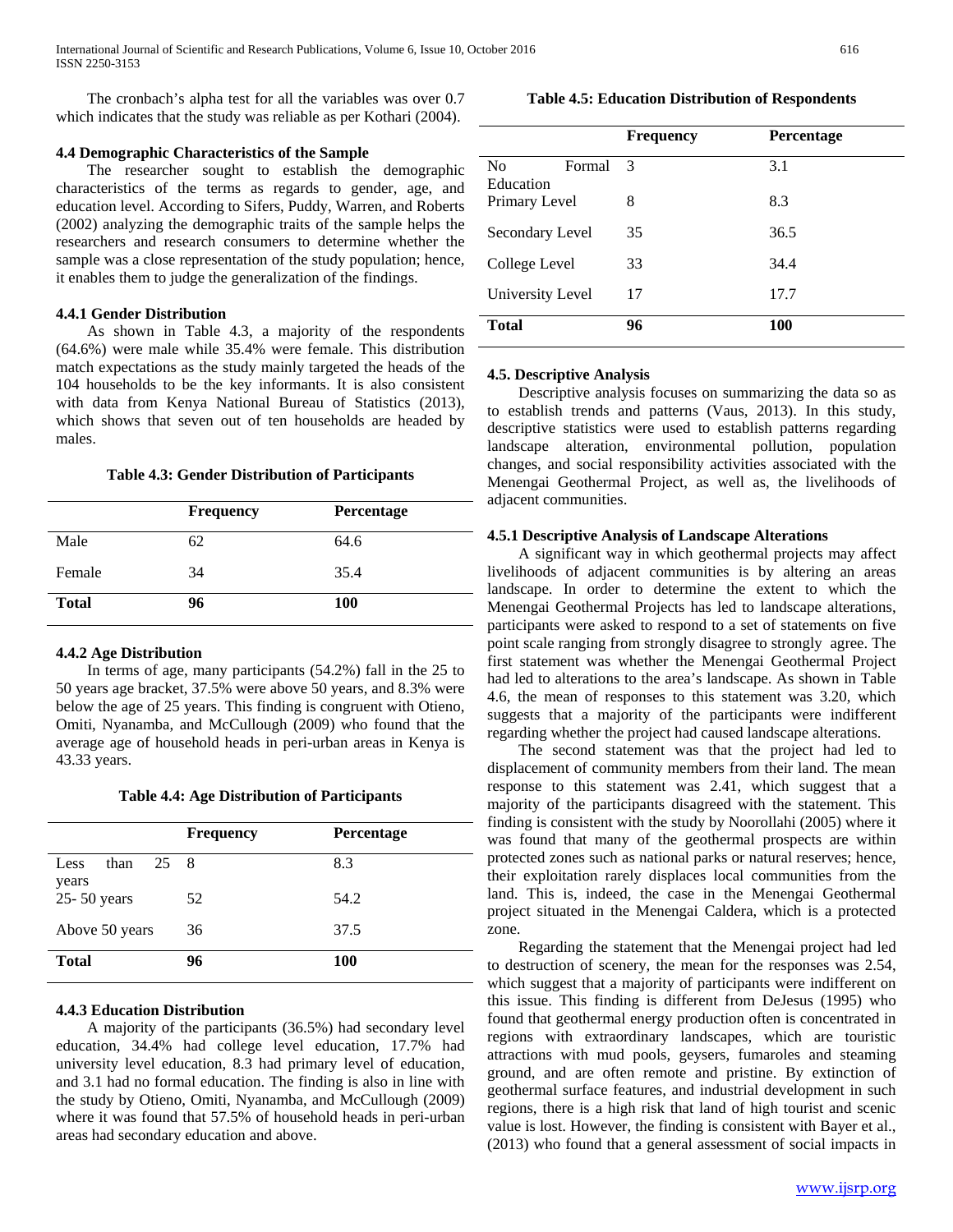geothermal projects is hardly possible where projects take place in protected zones.

 A majority of participants also disagreed with the statements that landscape alterations caused by the project had a negative impact on livestock, agricultural production, and open space and recreation opportunities for local people. The findings may be explained by the fact that the Menengai Geothermal Projected is located in an areas that was previous a protected zone and not human settlement (African Development Bank, 2011). The finding is also consistent with Noorollahi (2005) who argued that geothermal plants require relatively little land in comparison to most industrial project; hence, these projects have little negative impact associated with the displacement of local communities. However, as indicated by a mean of 2.51, many participants were indifferent on whether the project had led to alterations that have had a negative impact on wildlife and tourism.

## **Table 4.6: Descriptive Analysis of Landscape Alterations**

| N<br><b>Statement</b>                                                                                            |    | Min. | Max. | <b>Mean</b> | S.D   |
|------------------------------------------------------------------------------------------------------------------|----|------|------|-------------|-------|
| The Menengai Geothermal Project has led to alterations to the $\alpha$<br>area's landscape                       |    |      | 5    | 3.20        | 1.253 |
| The Geothermal Project has led to displacement of community $_{06}$<br>members from their land                   |    |      | 5    | 2.41        | 1.196 |
| The Geothermal Project has led to destruction of scenery                                                         | 96 |      | 5    | 2.54        | 1.104 |
| Landscape alterations have had a negative impact on livestock 96                                                 |    |      | 5    | 2.46        | 1.104 |
| Landscape alterations have had a negative impact $\omega_{96}$<br>agricultural production                        |    |      | 5    | 2.31        | 1.079 |
| Landscape alterations have had a negative impact on wildlife $_{96}$<br>and tourism                              |    |      | 5    | 2.51        | 1.152 |
| reduced<br>recreation $_{96}$<br>and<br>The<br>space<br>has<br>project<br>open<br>opportunities for local people |    |      | 5    | 2.40        | 1.165 |
| Valid N (listwise)                                                                                               | 96 |      |      |             |       |

## **4.5.2 Descriptive Analysis of Environmental Pollution**

 The second variable that formed the focus of the study was environment pollution caused by the Menengai Geothermal Project. As suggested in the theory of Asset Vulnerability suggests, a new project can affect the livelihood of local community by affect labor and human capital (Moser, 1998). Environment pollution from a given project can have a significant impact on labor and human capital by affecting the health of local population. Participants were asked to respond to a set on statements aimed at examining patterns of environment pollution associated with the Menengai Geothermal Project.

 The first statement was that the project had increased air pollution within the locality. The mean of responses to this statement was 2.78, which suggest that a majority of the respondent neither agreed nor disagreed with the statement. The finding reflects the inconsistency that characterizes previous studies on the environment impact of geothermal projects. A study by Rosenberg, Bodaly and Usher (1995) insisted that geothermal power generation has fewer consequences on the quality of air because it entails little emission of gases. Contrary to these sentiments, Rosenberg (1995) argued that geothermal development produces a broad range of environmental impacts including possible evolution of greenhouse gases.

 The second statement was that the project had increased pollution of community water resources. A mean of 2.36 suggests that many of the respondents disagreed with the statement. This finding concurs Clark, Harto, Sullivan and Wang (2011) who found that althoughgeothermal waters pose a large potential risk to water quality, if released into the environment, due to high concentrations of toxics including antimony, arsenic, lead, and mercury, the risk of release can be virtually eliminated through proper design and engineering controls. It could be that the management of the Menengai Geothermal Project has instituted proper design and engineering controls for preventing release of toxics.

 The third statement was that the project had led to destruction of scenery. A mean of 2.48 indicates that a majority of the participants were indifferent on this issue. The finding is different from DeJesus (1995) who found that geothermal energy production often has a negative effect on extraordinary landscapes such pools, geysers, fumaroles, and steaming ground, which are touristic attractions. In regard to soil pollution, a majority of the respondents (mean= 2.29) refuted the statement that the Menengai Project had contributed to soil pollution. This finding also contradicts Rosenberg (1995) who found that large scale geothermal development produces a broad range of waste products that can lead to contamination of soil. Mariita (2002) also found that the OlKaria Geothermal project has resulted in loss of vegetation in the area increasing the level of soil erosion.

| Table 4.7: Descriptive Analysis of Environmental Pollution |
|------------------------------------------------------------|
|------------------------------------------------------------|

| <b>Statement</b>                                                    |    | Min. | Max. | Mean | S.D   |
|---------------------------------------------------------------------|----|------|------|------|-------|
| The project has increased air pollution within the area             | 96 |      |      | 2.78 | L097  |
| The project has increased pollution of community water resources 96 |    |      |      | 2.36 | 1.125 |
| The project has led to destruction of scenery                       | 96 |      |      | 2.48 | 1.205 |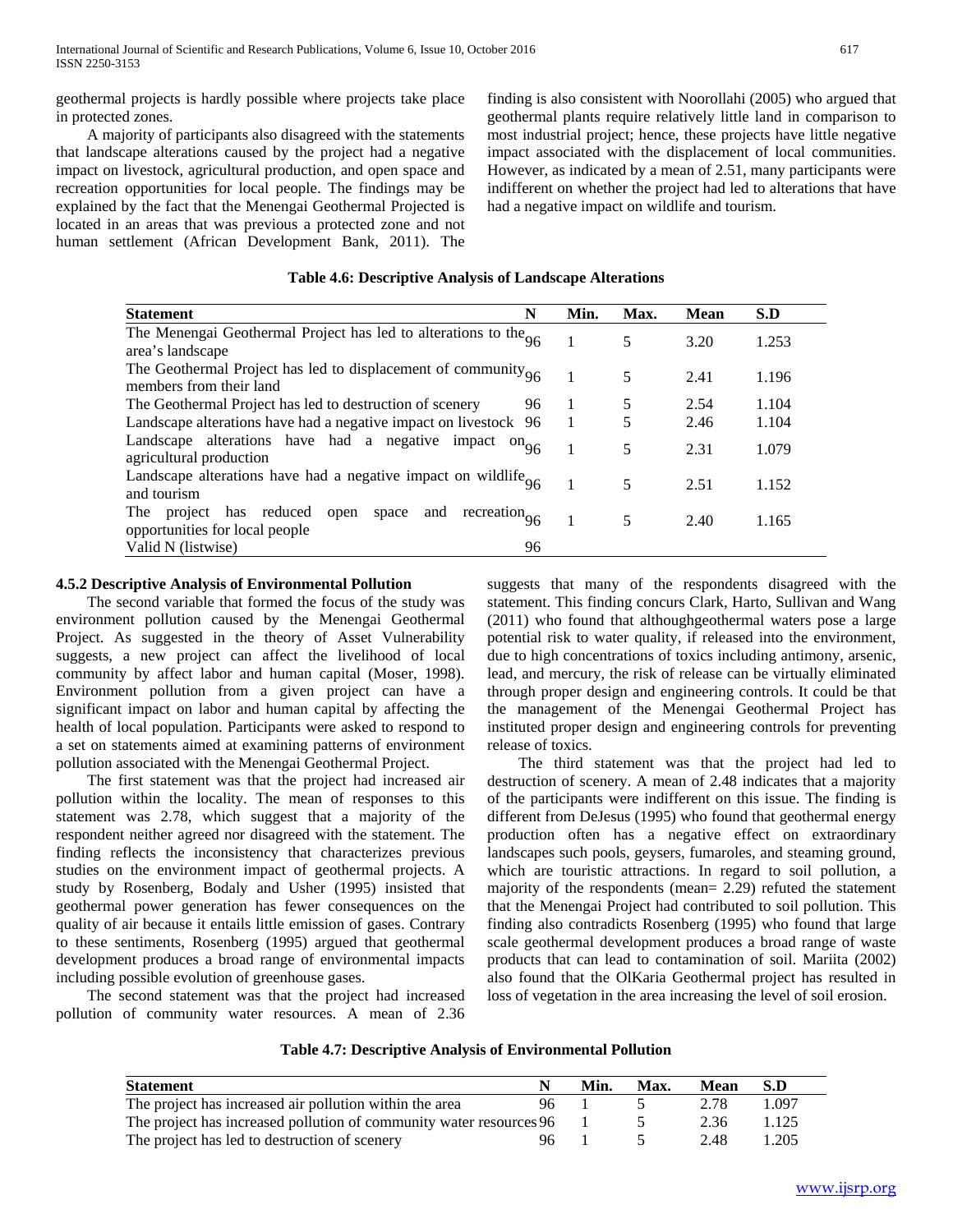| Waste from project has increased level of soil pollution                 |    |  | 2.29 | 1.132 |
|--------------------------------------------------------------------------|----|--|------|-------|
|                                                                          |    |  |      |       |
| The level of noise pollution has increased as result of the project 96   |    |  | 2.97 | 1.244 |
| The project exert pressure on natural resources such as water            |    |  | 2.40 | 1.128 |
| The project has led to excessive increase in temperatures within $_{06}$ |    |  | 232  | 1 100 |
| the area                                                                 |    |  |      |       |
| Valid N (listwise)                                                       | 96 |  |      |       |

 As indicated by a mean of 2.97, a majority of the participants were indifferent regarding whether the Menengai Project had resulted in noise pollution. This finding does not correspond with that Vezmar, Spajic, Topic and Sljivac (2014) where it was found that noise emissions are most critical during exploration and drilling of geothermal wells. Berrizbeita, (2014) also found that higher noise levels were a common incident closer to geothermal projects as a result of vehicular movements. A majority of the respondent disagreed with the statements that the Menengai Project had exerted pressure on natural resources and led to excessive increase in temperatures within the area.

#### **4.5.3 Descriptive Analysis of Population Changes**

 Massive projects often lead to changes to the human population due to immigration of workers into the project area. The theory of Asset Vulnerability suggests that such a change can have an impact on the local community by affecting relationships between community members (Moser, 1998). In regard to whether the Menengai Geothermal Project has resulted in changes to the local population, a majority of the participants as indicated by a mean of 3.57 (see Table 4.8) were in agreement that the project had resulted in an increase in human population with the area.

 The finding is consistent with the study byRossour and Malan (2007) where it was found that the Berg River Dam project led to massive in-migration that changed the demographic and cultural scape of adjacent communities. Bw'Obuya (2002) also found that there was evidence of population changes among communities surrounding the OlKaria Geothermal Project with only 1.4% of the workforce at project being drawn from local community.

 A significant indicator that can serve as evidence of population changes within an area is increased congestion on the roads, in public facilities such schools and hospitals, and in the neighborhoods. However, a majority of the respondents (mean= 2.95) neither agree nor disagreed with the statement that the Menengai Project had caused congestion in their area. The finding is not in line with Hyari, El-Mashaleh, and Rababeh (2015) who found that the population influx that accompanies the commencement of major projects within an area leads to overcrowding, congestion, and sustained pressure on local services. However, the finding can be explained by the local of the Menengai Project in a peri-urban area where congestion may not be a significant problem. It may also be explained by the expansion of public facilities such as roads, schools, and healthcare establishment, which might have reverse the impact of the population influx.

 Impact of project on local population can also be in the form of transfer of knowledge, skills, and technology. When asked about this issue, a majority of the participants (mean= 4.10) agreed that the Menengai projects had led to the diffusion of skills, knowledge, and technology to local people. The finding is in agreement with Rossouw and Malan (2007), who also found that Berg River Dam Project in South Africa had facilitated the transfer of skills to local people leading to an improvement in their social capital. Another way in which a project can impact local population is by increasing conflicts. A mean of 2.43 indicates that a majority of study participants disagreed with the statement that the Menengai project had led to increased conflicts within the local communities.

 Mega projects can also affect local populations by weakening the cultural values of the people. As shown in Table 4.8, a majority of the participants were indifferent regarding this issue. The finding fails to affirm that study by Rossouw and Malan (2007) where it was found that Berg River Dam Project resulted in the erosion of cultural systems of local communities. However, as Phelan and Dawes (2013) explain, mega projects only have a significant cultural effect with local communities are ill prepared for the disruption. It could be that the communities adjacent to the Menengai Project were adequately prepared for the disruption given that the area is close to Nakuru town, which is highly cosmopolitan.

 The commission of large project can also result in increase in crime rates within an area due to influx of people. However, a mean of 2.35 indicates that a majority of the respondents did not think that the Menengai Project had led to increased crime rates in their area. The finding is not congruent with Loney (2013), who found that major projects results in increased crime rates among Aboriginal communities in Australia. The projects were also associated with other negative impacts such as alcoholism, teenage pregnancies, school dropout, and family break-up. Another change that a project may bring to the local population is increment in the prices of assets, goods, and services. When asked whether the Menengai project had resulted in an increase in the cost of goods and services, a majority of the participant neither agreed nor disagreed with the claim.

#### **Table 4.8: Descriptive Analysis of Population Changes**

| <b>Statement</b>                                                                                          |     | Min. | Max. | Mean  | S.D   |
|-----------------------------------------------------------------------------------------------------------|-----|------|------|-------|-------|
| The project has increased human population in the area                                                    | 96  |      |      | 3.37  | 1.154 |
| The project has contributed to congestion in the area                                                     | 96. |      |      | 2.95  | 1.080 |
| The project has led to the transfer on knowledge, skills, $\text{and}_{96}$<br>technology to local people |     |      |      | 4 1 0 | .989  |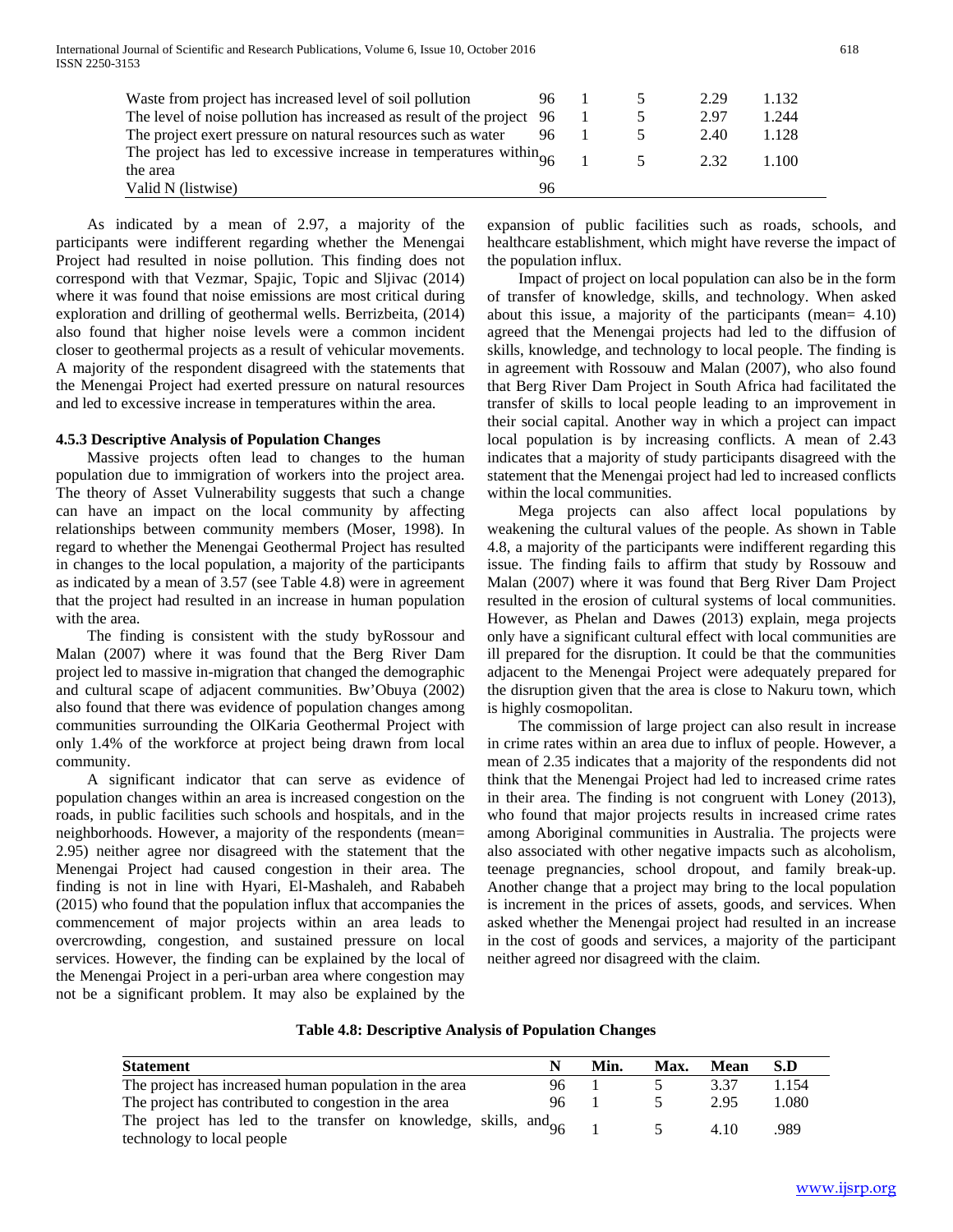International Journal of Scientific and Research Publications, Volume 6, Issue 10, October 2016 619 ISSN 2250-3153

| The project has increased conflicts within the community                                        | 96 |  | 2.43 | 1.158   |
|-------------------------------------------------------------------------------------------------|----|--|------|---------|
| The project has weakened the cultural values of local people                                    | 96 |  | 2.67 | 1.220   |
| The project has increased crime in the area                                                     | 96 |  | 2.35 | 1.187   |
| The project has led to an increase in prices of goods and services $\text{in}_{96}$<br>the area |    |  | 315  | 1 1 1 4 |
| Valid N (listwise)                                                                              | 96 |  |      |         |

#### **4.5.4 Descriptive Analysis of Social Responsibility Activities**

 The concept of corporate social responsibility has gain impetus within the project management realm. Many projects use CSR activities as a strategy for minimizing conflicts with local communities and for increasing the legitimacy and support for the project. This section examines social responsibilities activities undertaken by the Menengai Geothermal Project. A significant aspect of social responsibility activities entails providing employment opportunities for local people. Participants were asked whether Menengai project has created employment for local people.

 As shown in Table 4.9, the mean response to the statement is 4.50, which suggests that a majority of the respondents agreed that the project has created employment for local people. The study is consistent with Mariita (2012) who found that Olkaria Geothermal Project had provided employment opportunities for local people. It was, however, noted that the employment benefit was marginal because the project required specialized skills, which was lacking among local communities. Another social

responsibility activity that a project may undertake is to provide business opportunities for local people. When asked to respond to this issue, a majority of the research participants were in agreement with the claim that the Menengai project had created a market for local produce (mean= 4.18) and created business opportunities for local people (mean= 4.21).

 Another aspect of social responsibility entails improving social amenities and infrastructure for the local people. A majority of the respondents were also in agreement that the Menengai project has led to improvement of social amenities (mean= 4.24) such water and contributed to the development of key infrastructure such as roads and electricity (mean= 4.33). These findings are consistent withGachau (2011) who found that the Olkaria Geothermal Project engaged in activities such as water provision to the communities for domestic and livestock use, promotion of social afforestation, provision of transport to schools for educational tours, and to the local community for shopping and visiting medical facilities.

#### **Table 4.9: Descriptive Analysis of Social Responsibility Activities**

| <b>Statement</b>                                                                                           | N  | Min.           | Max. | <b>Mean</b> | S.D.  |
|------------------------------------------------------------------------------------------------------------|----|----------------|------|-------------|-------|
| The project has created employment for local people                                                        | 96 |                | 5    | 4.50        | .894  |
| The project has created a market for local produce                                                         | 96 |                | 5    | 4.18        | .995  |
| The project has created business opportunities for local people                                            | 96 | $\overline{1}$ | 5    | 4.21        | .928  |
| The project has led to improvement of social amenities in the area                                         | 96 | -1             |      | 4.24        | .981  |
| The project has benefited the community through social initiatives such $96$<br>as construction of schools |    |                | 5    | 4.28        | 1.023 |
| The project has led to improvement of key infrastructure such as $\text{road}_{96}$<br>and electricity     |    |                | 5    | 4.33        | 1.002 |
| The project has increased tourism activities in the area                                                   | 96 | - 1            | 5    | 3.96        | .983  |
| Valid N (listwise)                                                                                         | 96 |                |      |             |       |

## **4.5.5 Descriptive Analysis of Livelihoods of Local Communities**

 Community livelihood refers to the set of activities which members of the community need in order to secure the basic necessities of life (Mariita, 2006). This section analyzes patterns in the community livelihood since the Menengai Project was introduced. One of the significant indicate of improved livelihood is the improvement of the general wellbeing of community members. When participants were asked about their wellbeing, the mean of the responses was 4.30 (see Table 4.10), which suggests that a majority of the participants were in agreement that their overall wellbeing has improvement after the commencement of the Menengai project. A standard deviation of 0.908 suggests that the responses of the majority of participants did vary from mean by more than 0.9 units.

 The findings are not consistent with Loney (2013) who found that hydropower projects caused trauma to local communities resulting in diminishing wellbeing. Obiozo and Smallwood (2014), however, explained that impact of project on community wellbeing is dependent on the readiness of the community and the design of the project. This explanation suggests that the findings may be attributed to the fact that the local community in the Menengai Project well adequately prepared for the project. The finding could also suggests' that the Menengai Project was designed in a fashion that minimized negative impact on community wellbeing.

 Another indicator of community livelihood is ease of access to healthcare services. Health is an important human capital as the absence of good health can significantly affect the productivity of community members (Moser, 2006). When asked to respond to the claim that it is now easier to access healthcare services today that 5v years ago when the project had not taken root, the mean of responses was 4.19. This mean indicates that a majority of the respondent supported the claim. The finding is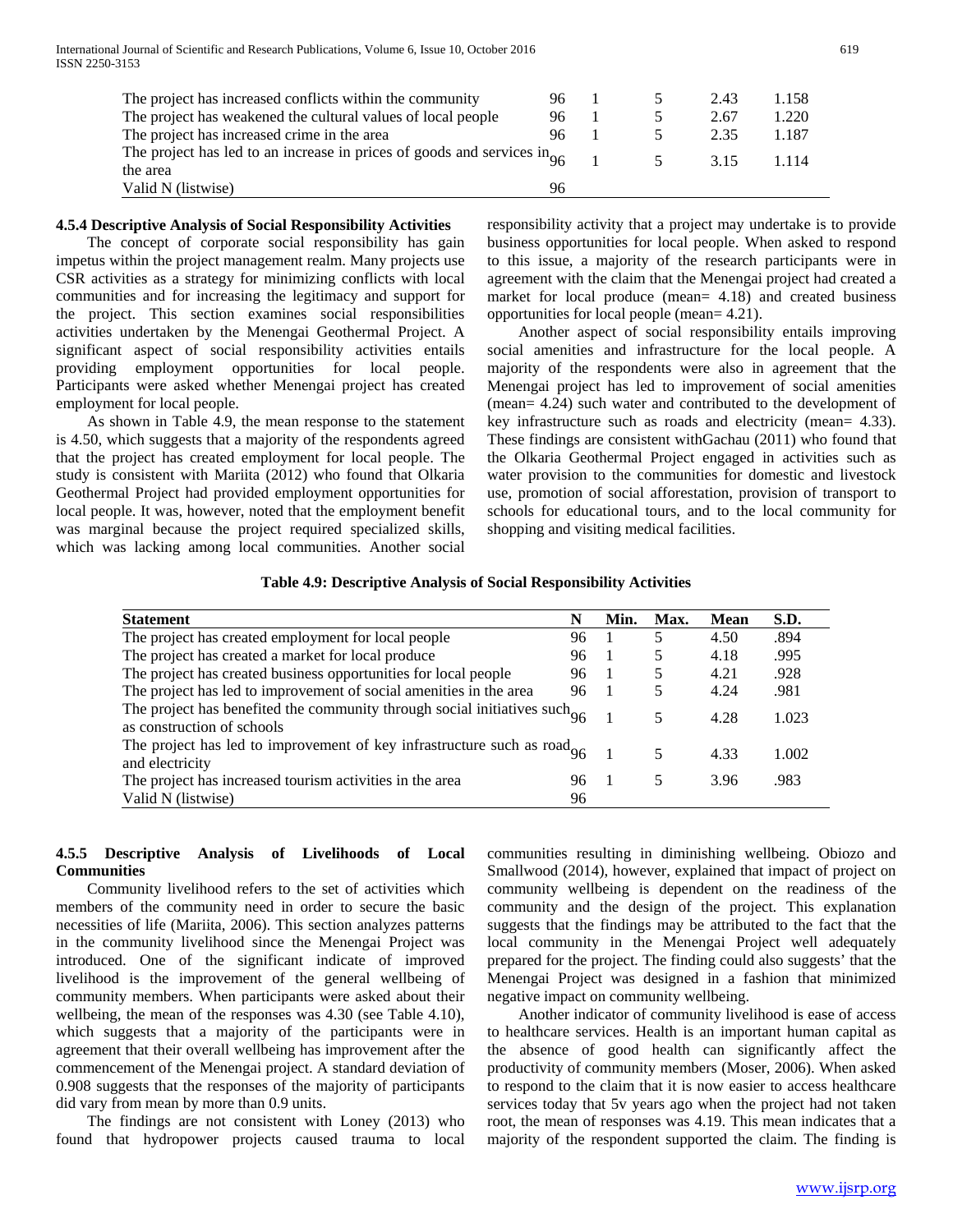consistent with Gachau (2011), who found that the OlKaria Geothermal Project had increased community access to healthcare services by building dispensaries, equipping local hospitals, donating ambulances, and providing locals with transport to and from Naivasha town where they could get advanced health services.

 Another measure that can be used to assess communities' livelihood is the cost of living. Cost of living affects the livelihood of local people by affecting their access to goods, services, and productive assets such as vehicle and machinery. When asked about the cost of living after the commencement of the project, a majority of the participants supported the claim (mean= 3.81) that the cost of living had increased after the commencement of the Menengai Project. This finding is congruent with Rossouw and Malan (2007), who found that Berg River Dam Project in South Africa had led to immigration of people into the area resulting in a spike in the prices of goods, services, and assets.

 Another major indicator of community livelihood is household income. A majority of the participants (mean= 3.92) reported that their household income had increased in the past 5 years. The findings are consistent with Mariita (2012) and Gachau (2011) who found that the Olkaria Geothermal Project had resulted in job creation, business opportunities, and better access to essential services, all of which have an impact on household income. The levels of joblessness, security, household spending were also used as measures of community livelihood. As shown in Table 4.10, a majority of respondents agreed that the level of joblessness has declined (mean=3.99), security has improved (mean= 4.01), and household spending has increased (mean= 3.75) after the commencement of the Menengai Geothermal Project.

| <b>Statement</b>                                                                                  | N  | Min. | Max. | <b>Mean</b> | SD.   |
|---------------------------------------------------------------------------------------------------|----|------|------|-------------|-------|
| The overall wellbeing of the community has improved after the $96$<br>commencement of the project |    |      | 5    | 4.30        | .908  |
| It is easier to access healthcare services today than 5 years ago                                 | 96 |      | 5    | 4.19        | 1.019 |
| The cost of living has increased after the commencement of the $96$<br>project                    |    |      | 5    | 3.81        | 1.098 |
| Our household income has increased in the past 5 years                                            | 96 |      | 5    | 3.92        | .981  |
| The level of joblessness in the community has declined over the $96$<br>past five years           |    |      | 5    | 3.99        | .827  |
| Security in the area has generally improved since the onset of the $96$<br>project                |    |      | 5    | 4.01        | .923  |
| Our household spending has increased in the last five years                                       | 96 | 1    | 5    | 3.75        | 1.016 |
| Valid N (listwise)                                                                                | 96 |      |      |             |       |

## **4.6 Inferential Analysis**

 Inferential analysis focuses on arriving at conclusions that extends beyond the immediate data (Vaus, 2013). In this study, inferential analysis has been used to arrive at conclusion regarding the effect the geothermal project on the livelihood of local communities. The Pearson correlation technique was used in the analysis.

## **4.6.1 Relationship between Landscape Alteration and Community Livelihood**

 The first objective of the study was to assess the relationship between landscape alteration and the livelihood of communities living around the Menengai Geothermal Power Project. When the two variables were correlated, the Pearson Correlation test gave a p-value of 0.049 (see Table 4.11). Since this value is less than 0.05, it suggests the existence of a statistically significant relationship between landscape alteration and the livelihoods of communities at the 0.05 level of significance. This finding is consistent with the study by Noorollahi (2005) where it was found that geothermal project displaced local communities from farmland and leading to a negative effect on the livelihoods.

The Pearson Correlation Coefficient (r) was -0.202. According to Sharma (2012), a negative coefficient indicate that the existence of an inverse relationship between the variables being compared. This implies that an increase in landscape alteration due to geothermal exploration activities would results to a decline in the livelihood of local community. This finding also reinforces the findings by Noorollahi (2005) where it was found that geothermal projects separated local communities from essential resources such as farmland grazing fields. Loney (2013) also found that huge hydropower project had a negative effect on the aboriginal communities because they interfered with forest lands, which were a major source of their livelihood.

 Sharma also explained that a coefficient between 0.1 and 0.3 signifies a weak relationship; a coefficient between 0.4 and 0.7 signifies that the relationship is of moderate strength, and a coefficient that is greater than 0.7 indicates the existence of a strong relationship. The coefficient of -0.202 suggests that although the relationship between landscape alteration and community livelihood is statistically significant, the link between the two variables is weak.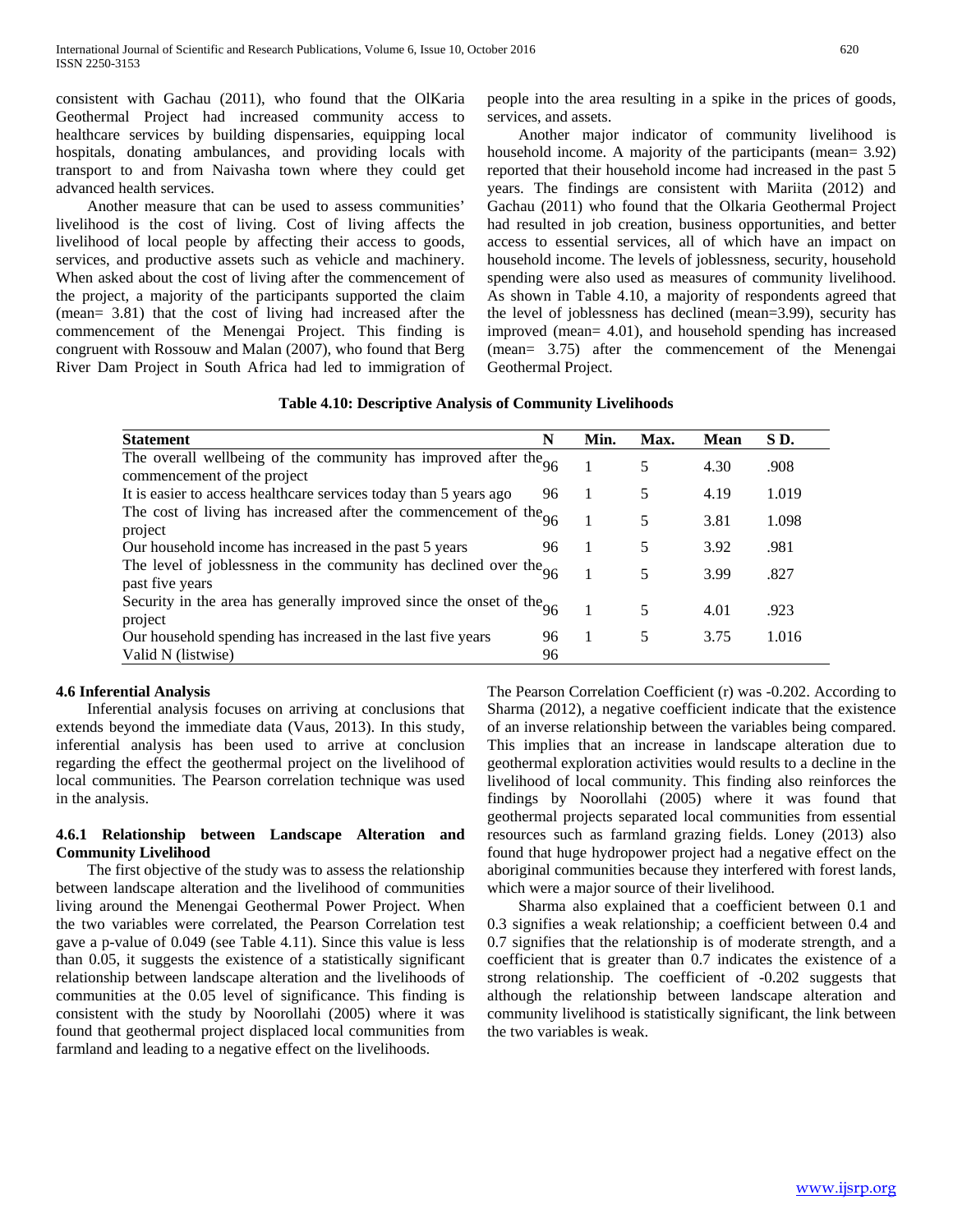|            |                     | Landscape Alteration |  |
|------------|---------------------|----------------------|--|
|            | Pearson Correlation | $-.202$              |  |
| Livelihood | Sig. (2-tailed)     | .049                 |  |
|            |                     | 96                   |  |

#### **Table 4.11: Correlation between Landscape Alteration and Community Livelihood**

\*. Correlation is significant at the 0.05 level (2-tailed).

## **4.6.2 Relationship between Environmental Pollution and Community Livelihood**

 The second objective of the study was to establish the relationship between environmental pollution and the livelihoods of communities around the Menengai Geothermal Power Project. As shown in Table 4.12, the Pearson correlation test gave a pvalue of 0.01, which indicates that there is a statistically significant relationship between environmental pollution caused by geothermal project and the livelihoods of local communities. The finding is congruent with the study by Vezmar, Spajic, Topic and Sljivac (2014) where it was found that environmental pollution from geothermal projects was statistically correlated with loss of livelihood among local communities.

 The correlation coefficient is negative, which suggest the existence of an inverse relationship between environmental pollution and community livelihoods. This implies that an increase in environmental pollution by the project would result in a decline in the livelihoods of local communities. This finding concurs with Bw'Obuya (2002) who found that the Olkaria Geothermal Project in Kenya was marred by concerns regarding environmental issues such as increasing dust levels and smells the project, a rise in respiratory diseases (asthma), eye problems, and colds and flu's. These effects have a negative impact on the communities' human capital resulting in a decline in the communities' livelihood. The coefficient of 0.260 indicates that, although statistically significant, the relationship between environmental pollution and livelihoods of local communities is weak.

## **Table 4.12: Correlation between Environmental Pollution and Community Livelihood**

|            |                     | <b>Environmental Pollution</b> |
|------------|---------------------|--------------------------------|
|            | Pearson Correlation | $-.260$                        |
| Livelihood | Sig. (2-tailed)     | .011                           |
|            |                     | 96                             |

\*. Correlation is significant at the 0.05 level (2-tailed).

## **4.6.3 Relationship between Population Change and Community Livelihood**

 The third objective of the study is to determine the relationship between population change and the livelihood of communities around the Menengai Geothermal Power Project. When the two variables were correlated, the Pearson test gave a p-value of 0.367 (see Table 4.13). Since this value is greater than 0.05, it indicates that there is no statistically significant relationship between population change caused by geothermal projects and the livelihoods of local communities. The finding is not consistent with Rossouw and Malan (2007) who found that Berg River Dam Project in South African led to changes in the local population due to immigration of workers. This population change was statistically associated with changes in the way of life of the local people.

|            |                     | <b>Population Change</b> |
|------------|---------------------|--------------------------|
|            | Pearson Correlation | .093                     |
| Livelihood | Sig. (2-tailed)     | .367                     |
|            | N.                  | 96                       |

 The final objective of the study was to establish the relationship between social responsibility activities initiated by the implementing company and the livelihood of communities around the Menengai Geothermal Power Project. The two variables were correlated using the Pearson correlation technique yielding a p-value of 0.000 (see Table 4.14). This value indicates that there is a statistically significant relationship between social

responsibility activities of the project and community livelihoods at the 0.01 level of significance. The finding is in line with the study by Maliganya, Salatiel, and Renatus (2013) where it was found that there was a significant relationship between CSR initiatives undertaken by the Geita Gold Mine in Tanzania and the livelihoods of adjacent communities.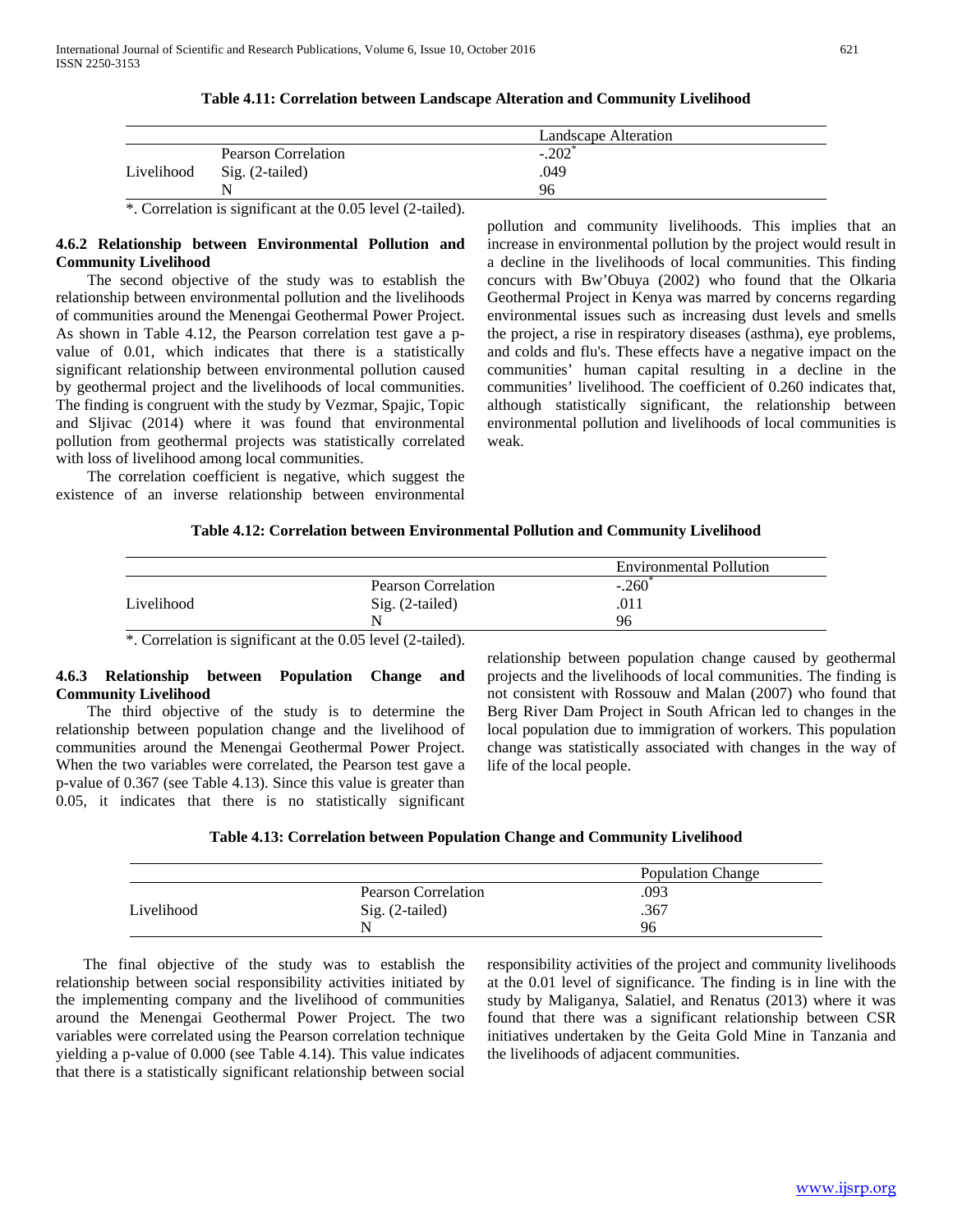| ٦<br>×<br>M.<br>۰, |
|--------------------|
|--------------------|

|            |                     | Social Responsibility Activities |  |
|------------|---------------------|----------------------------------|--|
|            | Pearson Correlation | $.733***$                        |  |
| Livelihood | Sig. (2-tailed)     | .000                             |  |

N  $96$ 

**Table 4.14: Correlation between SR Activities and Community Livelihood**

\*\*. Correlation is significant at the 0.01 level (2-tailed).

 The correlation coefficient (r) is positive, which indicate the existence of a direct relationship between social responsibility activities of the project and the livelihoods of local communities. This implies that an increase in social responsibility activities will result in improvement in the livelihoods of local people. Gachau (2011) also found that the livelihoods of communities adjacent to the Olkaria Geothermal Project were boosted by CSR activities such building of schools and dispensaries and provision of water. The coefficient of 0.733 suggests that the relationship between social responsibility activities and the livelihoods of local communities is strong.

#### **4.7 Summary of Model**

 The chapter presented the data analysis, findings and interpretation. Results were presented in tables, percentages and Pearson Correlation coefficient. Both the descriptive and inferential statistics was done. The findings of the study indicated that there is astatistically significant relationship between Landscape alteration, environmental pollution and the livelihoods of communities living around. Population change was found that there is no statistically significant relationship between population change caused by geothermal projects and the livelihoods of local communities.

## V. SUMMARY, CONCLUSION AND RECOMMENDATIONS

#### **5.1 Summary**

 The first objective was to assess the relationship between landscape alterations caused by the geothermal project the livelihoods of local communities. Descriptive statistics suggests that the geothermal project did not cause major alteration to the landscape. A majority of the respondents were indifferent when asked whether the project had resulted in landscape alteration and rejected claims that the project had displaced them from their land or resulted in decreased livestock and agricultural productivity. The Pearson correlation test showed that there was a statistically significant and negative relationship between landscape alteration and livelihoods of local communities. This relationship was, however, weak.

 The second objective was to establish the relationship between environmental pollution caused by the project and the livelihoods of adjacent communities. Descriptive statistics indicate that the Menengai Project has not caused major environmental pollution. A majority of participants were either indifferent or rejected statements suggesting that the project had resulted in various forms of environment pollutions. The Pearson Correlation test shows that there is a statistically significant, negative, but weak relationship between environmental pollution and the livelihoods of local communities.

 The third objective of the study was to determine the relationship between population changes caused by the geothermal project and the livelihoods of local communities. Descriptive analysis revealed that the Menengai Project had indeed led to an increase human population. A majority of the respondents also supported the claim that the project had resulted in the diffusion of skills and technology to the local people. However, a majority of the participants were either indifferent or rejected claims that the project had caused congestion in the area, resulted in the erosion of cultural value, increased crime in the area, and resulted in an increase in the prices of goods and services. The Pearson Correlation test showed that there was no statistically significant relationship between population changes and the livelihoods of local communities.

 The final objective of the study was to establish the relationship between social responsibility activities undertaken by the Menengai Geothermal Project and livelihoods of local communities. Descriptive statistics showed that the Menengai Project has invested in a wide variety of social responsibility initiative including creating employment to local people, providing business opportunities, developing local infrastructure and social amenities, and providing market for local products. The Pearson Correlation test showed that there was a statistically significant, positive, and strong relationship between social responsibility activities of the project and the livelihoods of local communities.

#### **5.2 Conclusion**

 Findings of the study have led to the conclusion that there is a significant association between geothermal power projects and the livelihoods of adjacent communities. Results showed that three out of the four aspects of geothermal project that were being investigated (landscape alteration, environment pollution, population change, and social responsibility activities) had statistically significant relationship with the livelihood of local communities. Only population change was found to have an insignificant relationship with community livelihood. Landscape alteration ( $r = -0.202$ ) and environment pollution ( $r = -0.260$ ) were found to have negative and weak relationships with the livelihoods of local communities. Social responsibility activities (r= 0.733) had a positive and strong relationship with the livelihoods of local communities

#### **5.3Recommendations**

 Findings suggest that geothermal project implementing companies should focus on design project in ways that minimizes landscape alteration. Available data has showed that these aspects of geothermal project have an inverse relationship with the livelihood of local communities. Therefore, project implementing companies should invest in designs, technologies, and practices that minimize the alteration of landscape. Doing so would also reduce resistance to the project and create a good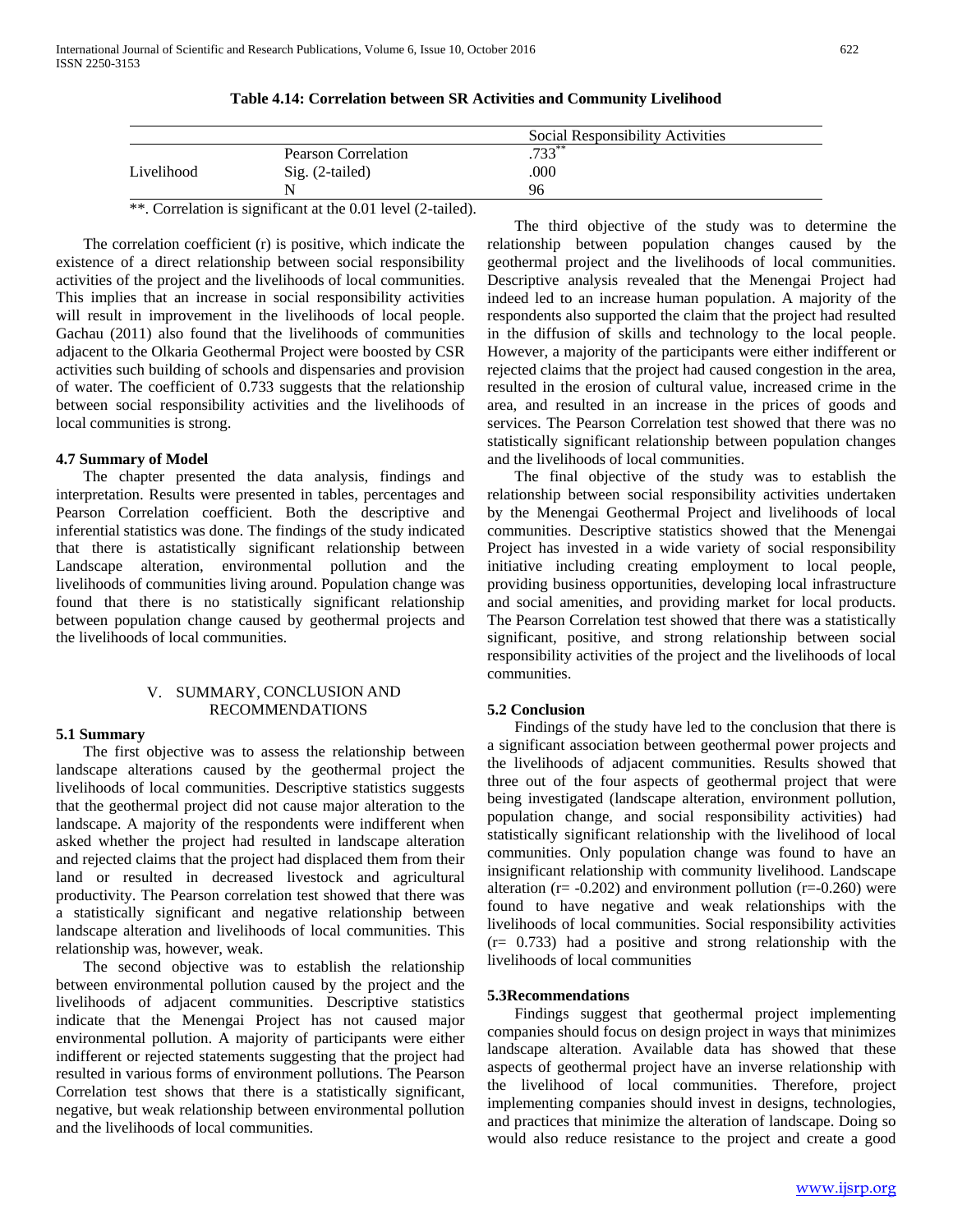rapport for the project among key stakeholders such as regulators, financiers, and lobby groups resulting in higher probability for success.

 The research has found out that environmental pollution has an inverse relationship with the livelihoods of local communities. Controlled engineering processes should be used by the project to ensure harmful substances aren't released to the environment. This will ensure an improvement in the health of residents and thus would provide labor requirements sufficiently as per Asset vulnerability framework.

 Population change didn't produce a statistically significant relationship when correlated with the livelihoods of local communities. Expansion of public facilities such as roads, schools, and healthcare establishment should be enhanced since they have reverse impact on population influx.

 The findings on CSR have significant implications to the Menengai Geothermal Project implementing company and companies involved in similar projects. First, the findings suggest that such companies should increase investment in social responsibility activities. Data has shown that CSR activities have the strongest link with the livelihood of local communities. Therefore, investing in such activities will result in optimal benefit for local communities, which will, in turn, reduce resistance, increase financiers interest in the project, and increase ownership of the project.

#### **5.4 Suggestions for Future Studies**

 The current study only focused on four aspects of geothermal projects: landscape alteration, environmental pollution, population change, and social responsibility initiatives. There are other aspects of geothermal projects that may have an impact on the livelihoods of local communities including displacement of local communities and potential land grabs. Future studies should examine these aspects. The study was also limited to answering questions regarding what relationship existing between the project aspects and community livelihoods, and the direction of these relationships because of the quantitative approach used. It could not provide answer regarding why these relationships exist. A qualitative in depth study is needed to uncover the reason behind these relationships.

#### **REFERENCES**

- [1] African Development Bank (2013). *Environmental and Social Impact Assessment Summary of Menengai Geothermal Power Project*.Retrieved on May 1, 2016, [http://www.afdb.org/fileadmin/uploads/afdb/Documents/Env](http://www.afdb.org/fileadmin/uploads/afdb/Documents/Environmental-and-Social-Assessments/Kenya-Menengai.pdf) [ironmental-and-Social-Assessments/Kenya-Menengai.pdf.](http://www.afdb.org/fileadmin/uploads/afdb/Documents/Environmental-and-Social-Assessments/Kenya-Menengai.pdf)
- [2] Barrantes M. (2006) Geo-environmental aspects for the development of Las Pailas geothermal field, Guanacaste, Costa Rica.The United Nations University Geothermal training programme.
- [3] Bayer, P., Rybach, B., Blum, P., Brauchler, R. (2013) Review on life cycle environmental effects of geothermal power generation.*Journal of Renewable and Sustainable Energy*
- [4] Berrizbeitia, D (2014) Environmental Impacts of Geothermal Energy Generation And Utilization Volcanos of the Eastern Sierra Nevada – G190. Hamburger, Rupp and Taranovic
- [5] Berrizbeitia, L. (2014). Environmental impact of geothermal energy generation and utilization.
- [6] Clark, E, Harto, B., Sullivan, J., & Wang, M. (2011) Water use in the development and operation of geothermal power plants. Argonne National Laboratory.
- [7] DeJesus A. (1995) Socio-economic impacts of geothermal development. World geothermal congress, IGA pre-congress course Pisa, Italy.
- [8] Dickson M, Fanelli M. (2005) Geothermal energy : utilization and technology. Sterling, VA: Earthscan;. Xviii, 205
- [9] Fraenkel, J., &Wallen, N. (2000).*How to Design and Evaluate Research in Education*. New York: McGraw-Hill Publishing Co.
- [10] Fukutina K. (2012) The Waikato regional geothermal resource. Waikato Regional Council Technical Report 102012.
- [11] Gachau, E (2011) Social Aspects Of Geothermal Development A Case Of Olkaria Geothermal Project In Kenya. A paper presented at Short Course VI on Exploration for Geothermal Resources, organized by UNU-GTP, GDC and KenGen, at Lake Bogoria and Lake Naivasha, Kenya, Oct. 27 – Nov. 18.
- [12] Glassley W (2010) Geothermal energy: renewable energy and the environment. Boca Raton: CRC Press; 2010. xxi, 290
- [13] Gravetter, R., and Forzano, S. (2003). *Research Methods for Behavioural Sciences*. Belmont: Wardsworth
- [14] Haugh, H. (2012). The importance of theory in social enterprise research.*Social Enterprise Journal, 8* (1), 7- 15.
- [15] Hunt, T (2001) Five lectures on environmental effects of geothermal utilization. UNU-GTP, Iceland, report 1.
- [16] KIPPRA (2007).Strategies for Securing Energy Supply in Kenya.The Kenya Institute for Public Policy Research and Analysis Policy Research and Analysis.*Policy Brief No. 7/2007.*
- [17] Lederach, J.P. and Thapa, P. (2012) Staying True in Nepal: Understanding Community Mediation Through Action Research, *The Asia Foundation.*
- [18] Mariita, N. (2012). The impact of large renewable energy development on the poor: Environmental and socio-economic impact of a geothermal power plant on a poor rural community in Kenya. *United Nations University Geothermal Training Program, 9* (108), 21- 26.
- [19] Matek B. (2014) Annual U.S. & Global Geothermal Power Production Report. Geothermal Energy Association Reports [Internet]
- [20] Moser, C. (1998). The asset vulnerability framework: Reassessing urban poverty reduction strategies. *World Development.*
- [21] Moser, C. (2006). Asset-based Approaches to Poverty Reduction in a Context.Retrieved on May1, 2016 from [http://www.brookings.edu/~/media/research/files/papers/200](http://www.brookings.edu/~/media/research/files/papers/2006/11/sustainabledevelopment%20moser/200611moser.pdf) [6/11/sustainabledevelopment%20moser/200611moser.pdf.](http://www.brookings.edu/~/media/research/files/papers/2006/11/sustainabledevelopment%20moser/200611moser.pdf)
- [22] Mugenda, A., & Mugenda, O. (2003). *Research methods: Quantitative & Qualitative Approaches*. Nairobi: African Center for Technology Studies.
- [23] Mwangi, M (2010) Environmental and Socio-Economic Issues of Geothermal Development in Kenya.*GRC Bulletin.*
- [24] Mwawughanga, F (2003) comparison of environmental aspects of geothermal and hydropower development based on case studies from Kenya and Iceland. Report *Number 17*. United Nations University, Iceland.
- [25] Nassiuma, D. (2000). *Survey sampling: Theory and methods*. Njoro, Kenya: Egerton University Press.
- [26] Ngugi, P (2012) Financing the Kenya Geothermal Vision. *Paper presented at "Short Course on Geothermal Development and Geothermal Wells*, organized by UNU-GTP and LaGeo, in Santa Tecla, El Salvador.
- [27] Noorollahi, Y., (2005) Applications of GIS and remote sensing in exploration and environmental management of Námafjall geothermal area, N-Iceland.University of Iceland, MSc thesis, UNU-GTP, Iceland, report.
- [28] Oduor, J. (2010) Environmental and Social Considerations in Geothermal Development.FIG Congress 2010 Facing the Challenges – Building the Capacity; April 11-16, 2010; Sydney, Australia.
- [29] Peralta O, Castro T, Durón M, Salcido A, Celada-Murillo A-T, Navarro-González R, et al. (2013) H2S emissions from Cerro Prieto geothermal power plant, Mexico, and air pollutants measurements in the area.Geothermics.
- [30] Randolph, A. (2007) Integrating Environment as a Core Business Value: Perspective on Corporate Social Responsibility. Bangkok, Thailand: Society of Petroleum Engineers.
- [31] Rodriguez, J. &Arevalo, A. (2007).Geothermal, the environment, and neighboring communities.*United Nations University Geothermal Training Program, 9* (108), 21- 26.
- [32] Rossouw, N., & Malan, S. (2007). The importance of theory in shaping social impact monitoring: Lessons from the Berg River Dam, South Africa. *Impact Assessment and Project Appraisal*